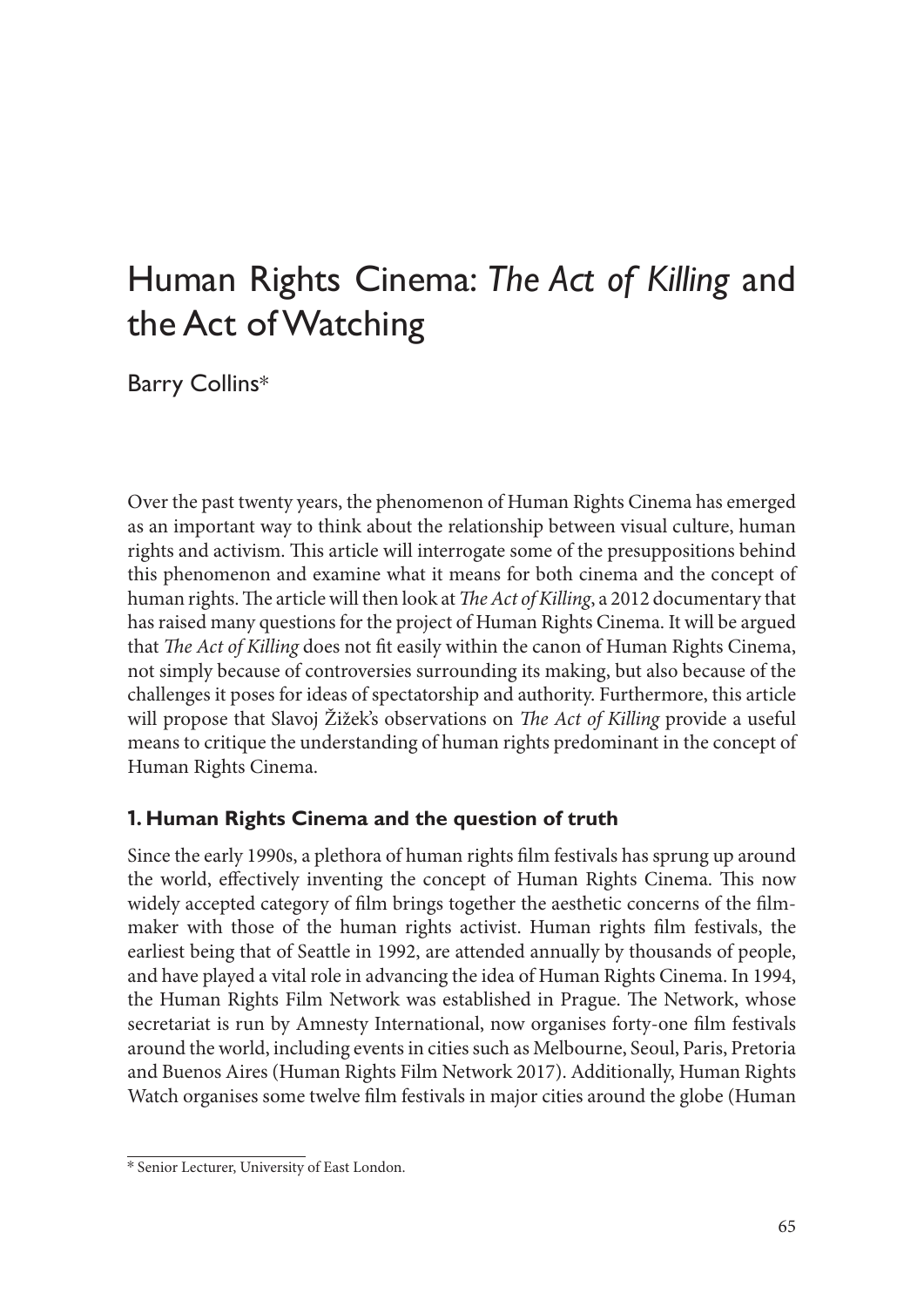Rights Watch 2017). A proliferation of scholarly publications and university courses add to the sense that Human Rights Cinema is an idea whose star can only continue to grow (Tascón 2015).

Although many of the film festivals in the Human Rights Film Network are held in developing countries, human rights films are still more likely to be made by, watched by and financed by those in wealthy countries. An examination of the listings of Human Rights Film Festivals reveals a preponderance of films dealing with civil and political freedoms, and rather fewer that deal with poverty and deprivation. In this sense, the phenomenon of Human Rights Cinema is a microcosm of the international human rights system, which unofficially operates a similar hierarchy of rights. In the true style of a human rights organisation, the Human Rights Film Network has a Charter, adopted in 2004, which seeks to articulate the concept of Human Rights Film. The Charter articulates a common strategy for film-makers towards a shared end. To this limited extent, it has echoes of art manifestos of the early twentieth century. However, this is where the similarity ends. The art manifestos of the early twentieth century, such as the Dada manifesto of 1915 or the Surrealist manifesto of 1924, often sought to shock their readers, or to become art-works in themselves. By contrast, the Charter of the Human Rights Film Network frames its vision in restrained, legalistic language. Indeed, it resembles a Human Rights Convention, with numbered articles to outline its organising principles. The Charter begins by committing its members in Article 1.2 to the promotion of human rights film (Human Rights Watch 2017). Article 2.3 attempts to define human rights films as 'films that reflect, inform on and provide understanding of the actual state of past and present human rights violations, or the visions and aspirations concerning ways to redress those violations.' Article 2.2 commits the Network to promote a 'broad concept of human rights, on the basis of international standards as embedded in the Universal Declaration of Human Rights and other international law.' Article 2.3 says that human rights films

have superseded common notions of 'left or 'right'. They have, implicitly or explicitly, been based on human rights tenets even before the Universal Declaration of Human Rights was established in 1948.

Article 2.3 also allows for a multiplicity of film genres within Human Rights Cinema, saying that human rights films can be 'documentary, fiction, experimental or animation' and adds that: 'Human rights films may be harshly realistic, or highly utopian. They may offer gruesome pictures, or show the bliss of peaceful life. They may report, denounce or convey an emotional message'.

Crucially however, Article 2.3 also states:

We believe that human rights films, whatever their format, contents or character, should be 'truthful'. That is, they should inform the viewers on human rights issues and aspirations, and should not intentionally misrepresent the facts or the views or words of those portrayed. They should not be so biased as to invoke hatred and discrimination against groups and individuals, or serve political or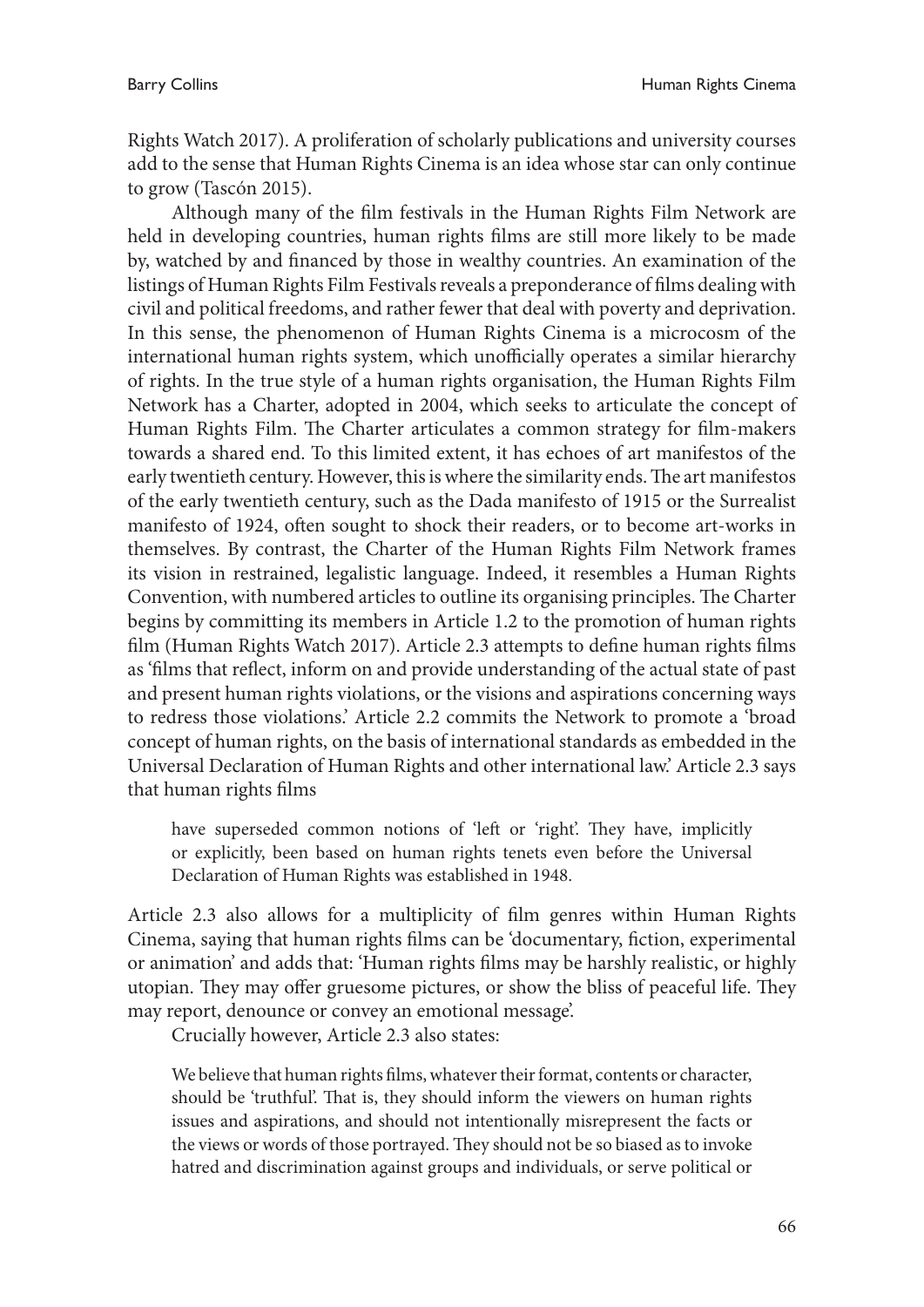commercial interests only. They should be explorative of the issue rather than propagandistic, and not reproduce stereotypes.

This indicates that Article 2.3, while acknowledging that Human Rights Cinema can embrace a variety of film genres, insists on a commitment to the truthful depiction of the reality of human rights violation. There is an interesting supposition here that the violation of legal categories can be made visible through their 'truthful' depiction. Human Rights are, after all, legal instruments, notwithstanding any normative content they may have. The nature of this supposition, and what it says about the conception of truth in Human Rights Cinema will be explored in this article.

An important supplement to the Charter is to be found in Daan Bronkhorst's influential essay, *Human Rights Film Network – Reflections on its History, Principles and Practices* (Bronkhorst 2003). This essay, widely disseminated by Human Rights Film Festivals, has played an important role in defining Human Rights Film. Bronkhorst charts the nexus between human rights and film with the purpose of articulating a 'theory of the human rights film'. In his essay, he traces the historical origins of human rights, noting that films that have 'implicitly or explicitly based on human rights tenets' can be dated back to well before the 1948 Universal Declaration of Human Rights, to early documentary films such as *The Battle of the Somme*, *Spanish Earth* (1937) and feature films such as *J'accuse* (1918), *The Big Parade* 1925) and *The* Great *Dictator* (1940). He discusses the continuity of human rights concerns to a long list of feature films that ranges from *Judgement at Nuremberg* to *The Green Mile* (1999) and *The Killing Fields* (1984)*.*

Bronkhorst broadly divides his discussion of Human Film into two parts, one dealing with documentary films and the other dealing with feature films. Unsurprisingly, the documentary form tends to predominate in Human Rights Film Festivals. The One World Film Festival in Prague, for example, only screens documentaries. Bronkhorst outlines a typology of four main types of human rights documentary. The first is the Explanatory Documentary, which seeks to document a question involving human rights through the use of interviews, images and commentary. The second is the Denunciatory Documentary, which is concerned with identifying responsibility for human rights abuses. The third is the Search Documentary, which concerns the film-maker's personal search for the truth behind a particular human rights issue. Finally, there is the Testimonial Documentary, which bears witness to the experience of people affected by the abuse of human rights. Bronkhorst describes this final category of Testimonial Documentary as the 'culmination of the genre', noting that 'so much has already been said and explained by so many people, that by now a straightforward personal expression seems to suffice' (Bronkhorst 2003). However, notwithstanding this, he recognises the problematic nature of his claim, as the testimonial film-maker must tell a story as well as bear witness; Testimony must be conveyed in a way that is interesting and engaging for the viewer. However, he does not see this opposition between testimony and storytelling as an irresolvable one for the concept of Human Rights Cinema. Instead, he observes: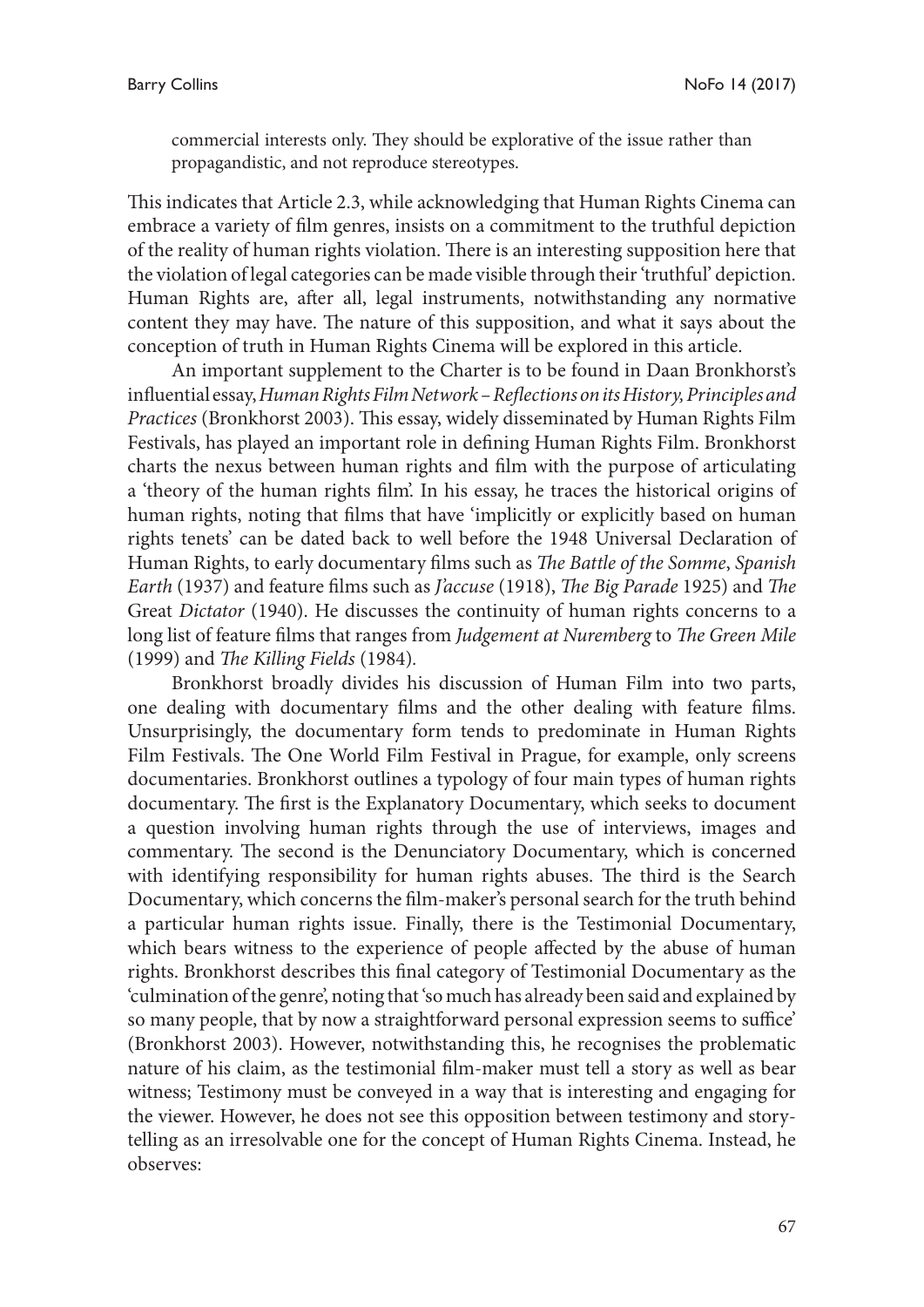The visual language of film has increasingly become a language of suggestion, of images that evoke other images, and may be accompanied by a spoken comment which is suggestive and non-hermetic. In this way a language of ambiguity is realized (Bronkhorst 2003).

The fluidity of the relationship between narrative and testimony becomes, in his account, a challenge to be taken up by film-makers:

The human rights film, both as a documentary and as a feature film, can explore the border area of the struggle between reason and emotion. It is precisely in this area that lies the vitality of human rights activism' (Bronkhorst 2003).

Bronkhorst's typology of documentary film, and its culmination in Testimonial Documentary, has much to say about the relationship between Human Rights Cinema and truth. Each of these categories of human rights documentary evince the commitment to the idea that human rights film must always convey the reality of human rights violations truthfully. However, each category also does more than simply present evidence in forensic form. Instead, each must also engage the viewer in different ways. In all of them, narrative plays an important role; a story must be told—whether it is the story of the victim, the human rights defender or indeed that of the film-maker. Despite the predominance of the documentary form in Human Rights Cinema, the boundary between documentary and fictional feature films is not a clear one, but has involved a historical borrowing of styles and techniques. However, as documentary films are more typically used to depict a factual situation, they are often considered to be 'superior to fiction films because of their pretension to monopolize the market of the truth' (Loshitsky 1999, 361).

For Bronkhorst, the question of truth in Human Rights Cinema emerges as an area of contestation. He articulates this as a challenge to the film-maker to be simultaneously an activist and a story-teller. The deeper challenge at stake here, however, is that of properly articulating the relationship between Human Rights Cinema and truth. Bronkhorst argues that the distinguishing feature of a human rights film, is not its relation to truth, but to truthfulness. This means that Human Rights Cinema must not be simply concerned with the telling of stories that are true, but also display a normative commitment to truthfulness. His model of truthfulness is here derived from Habermas' concept of communicative rationality, which describes three criteria for truthfulness in communication. First, a communication should 'correspond to the facts'; Second, a communication should comply with a 'normative system within which both those making the statement and those receiving it are able to make judgements'; Third, a true statement must be 'sincere', 'honest', 'truthful'.

Habermas' conception of truthfulness is, in turn, a pre-condition for deliberative communication. The 'sincerity' to which Bronkhorst refers corresponds to Habermas' appropriation (in various parts of his model of communicative rationality) of the Kantian concept of *Wahrhaftigkeit*. The concept of *Wahrhaftigkeit* implies more than merely abstaining from deception in communication, but translates as a striving for truth, by being 'true to one's inner self ', or finding 'one's innermost identity' (Steiner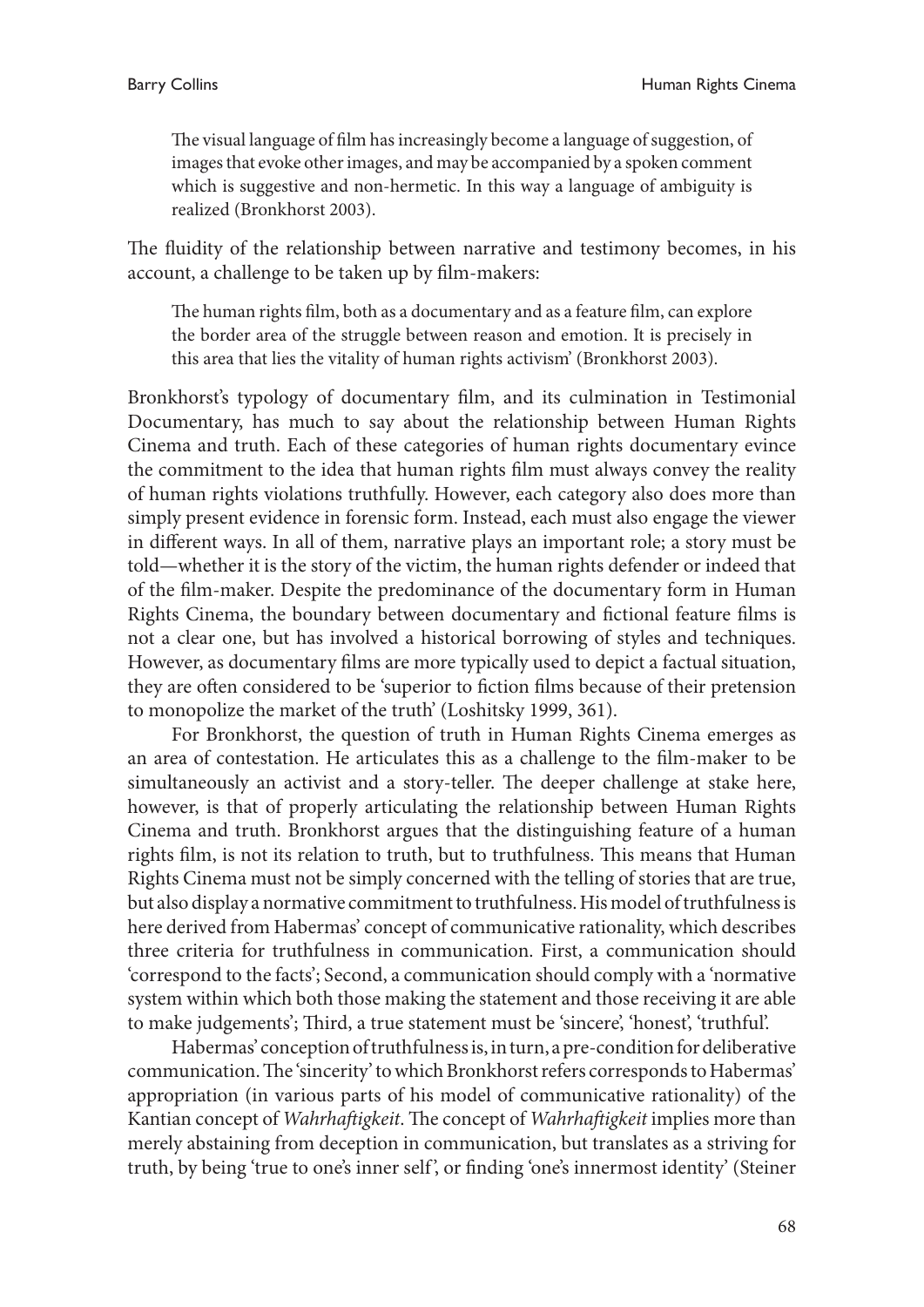2013, 92). The idea of truthfulness in Article 2.3 of the Charter resonates with this conception of truthfulness as an abstention from intentional deception. By situating Human Rights Cinema within a register of 'truthfulness' rather than one of mere 'truth', Bronkhorst allows the conception of Human Rights Cinema to cross the boundary between documentary (which typically claims to truthfully depict facts) and fictional feature film (which typically does not). Furthermore, by establishing truthfulness as a pre-condition for Human Rights Cinema, he effectively situates human rights film as part of a deliberative process within a normative system.

However, the conjunction of human rights and film belies a more complex relationship between truth and fiction than Bronkhorst would lead one to believe. Tascón observes:

Visual textuality has a particular relationship to truth. While semantically speaking, the visual image is but another type of symbol-and thus already a mediated experience, because of its highly motivated and iconic status as a symbol-it is often read as a transparent form of communication and is closer, therefore, to 'the truth' (Tascón 2012, 869).

Documentary film, in particular Testimonial Documentary, also appears to offer a revelation of truth by deploying rhetorical conventions which themselves denote truthfulness. Tascón adds:

conventions such as testimonies of survivors, interviews with professionals in the field of enquiry, and of course, the hand-held camera, all provide ways to strengthen this film-forms ability to tell the 'truth' (Tascón 2012, 870).

To a lawyer's eye, there are, of course, some obvious problems to the elevation of Testimonial Documentary as an indicator of truthfulness. The special role of testimony in the concept of Human Rights Cinema echoes the importance that testimony plays in legal cases. Many of the same problems of testimony that arise in litigation also apply to documentary film. Problems of memory, hearsay and reliability apply here as they do in, for example, criminal proceedings, or indeed hearings of truth and reconciliation commissions (Campbell 2002). In testimonial film, there is the additional issue that testimony in a documentary can be staged or re-enacted for dramatic purposes. Additionally, unlike a legal proceeding, documentary film does not allow for those who testify to be questioned or cross-examined by the viewer, nor does it guarantee for the accused the right of reply; Instead the viewer must trust in the good faith of the film-maker.

The problematic relationship between truth and human rights film is illustrated by the attempts of film-makers after the Second World War to address the horrors of the Nazi period (Govedarica 2005). For Alain Resnais, director of the documentary about the Nazi death camps, *Night and Fog* (1955), the problem was one of how to depict these events without simply bombarding the viewer with horrific images of suffering, a tactic which would simply reduce the observer to either withdrawal or denial. Resnais describes the task of the film-maker in this situation as one of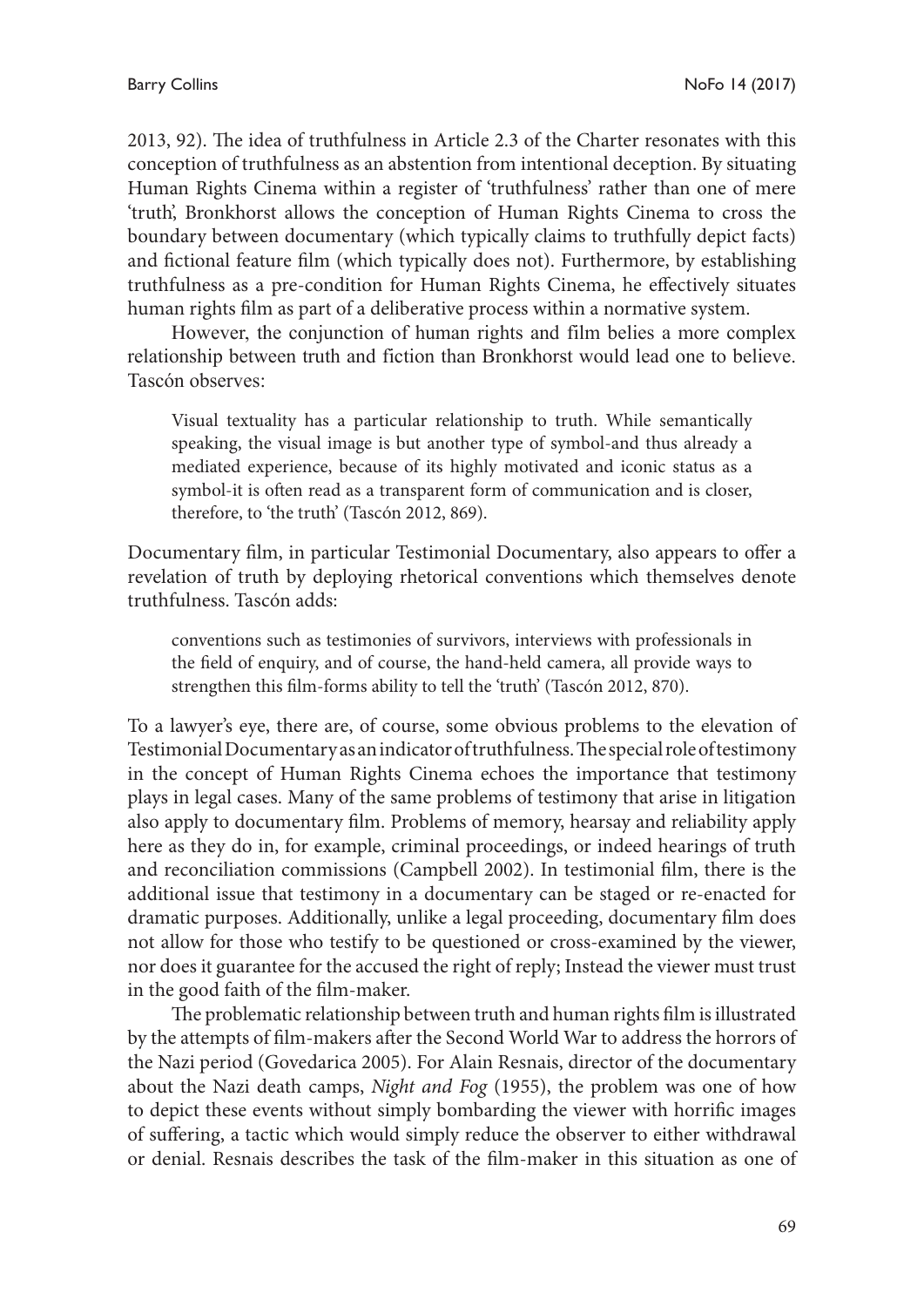'how to maintain the image's power to shock without evoking either total disbelief or incapacitating grief?' (Flitterman-Lewis 1988, 205). Resnais' response is the concept of 'constructing forgetting… …tempering forgetfulness with a call to action, instead of passivity and withdrawal, which leads only to despair' (Flitterman-Lewis 1988, 205). This means that the documentary should do more than merely document reality. It must also be a call to action. This resonates with the subsequent idea that Human Rights Cinema must simultaneously attempt to describe reality and raise awareness. *Night and Fog* is divided into sections which juxtapose slow tracking shots of the deserted and overgrown death-camps with archive footage of Hitler's rise to power. It depicts the dreadful spectacle of daily life in the camps, the horror of mass exterminations and the Allied liberation of the camps. The film is accompanied by a spoken text, which leads the viewer through the footage, not as a litany of horror piled up upon horror, but rather as an ordinary account of extraordinary events intended to compel the viewer to responsibility and social action: 'As *Night and Fog* proceeds, the viewer changes from an observer of documented events to a witness with the capacity for moral judgement' (Flitterman-Lewis 1988, 211). The transformation of the concept of the spectator from observer to witness has later resonances with the concept of the spectator of Human Rights Cinema, as this article will discuss.

As Tascón observes, much of the 'nomenclature' of Human Rights Cinema is derived from an earlier cinematic movement, that of *cinéma vérité* (truthful cinema, sometimes described as 'direct cinema'), which came to prominence on the 1960's. (Tascón 2012). *Cinéma verité*, sought to make 'real films' dealing with 'real life'. The movement was inspired by early directors such as Dziga Vertov and Robert Flaherty, and associated in the later twentieth century with directors such as Jean Rouch, Michel Brault and Robert Drew, who were particularly concerned by the relationship between documentary film and truth. Generally, *cinéma verité* seeks to reveal truth in cinema through the interaction between the film-maker and subject, typically without the guidance of a narrator. The intention of the film-maker is to film 'real' people, not professional actors, as directly as possible, acknowledging always both the role of the camera and of the film-maker him/herself in the process (Mamber 1974, 3). Mamber describes the purpose of *cinéma verité* as '[stripping] away the accumulated conventions of traditional cinema in the hope of rediscovering a reality that eludes other forms of film-making' (Mamber 1974, 4). Rather than absenting himself from the scene the film-maker must seek to reveal a truth without deceptions, as objectively as the medium will allow.

However, Edgar Morin, who was an influential theorist of the movement, observed,

There are two ways to conceive of the cinema of the Real: the first is to pretend that you can present reality to be seen; the second is to pose the problem of reality. In the same way, there were two ways to conceive *cinéma vérité*. The first was to pretend that you brought truth. The second was to pose the problem of truth (quoted in Lee-Wright 2010, 93).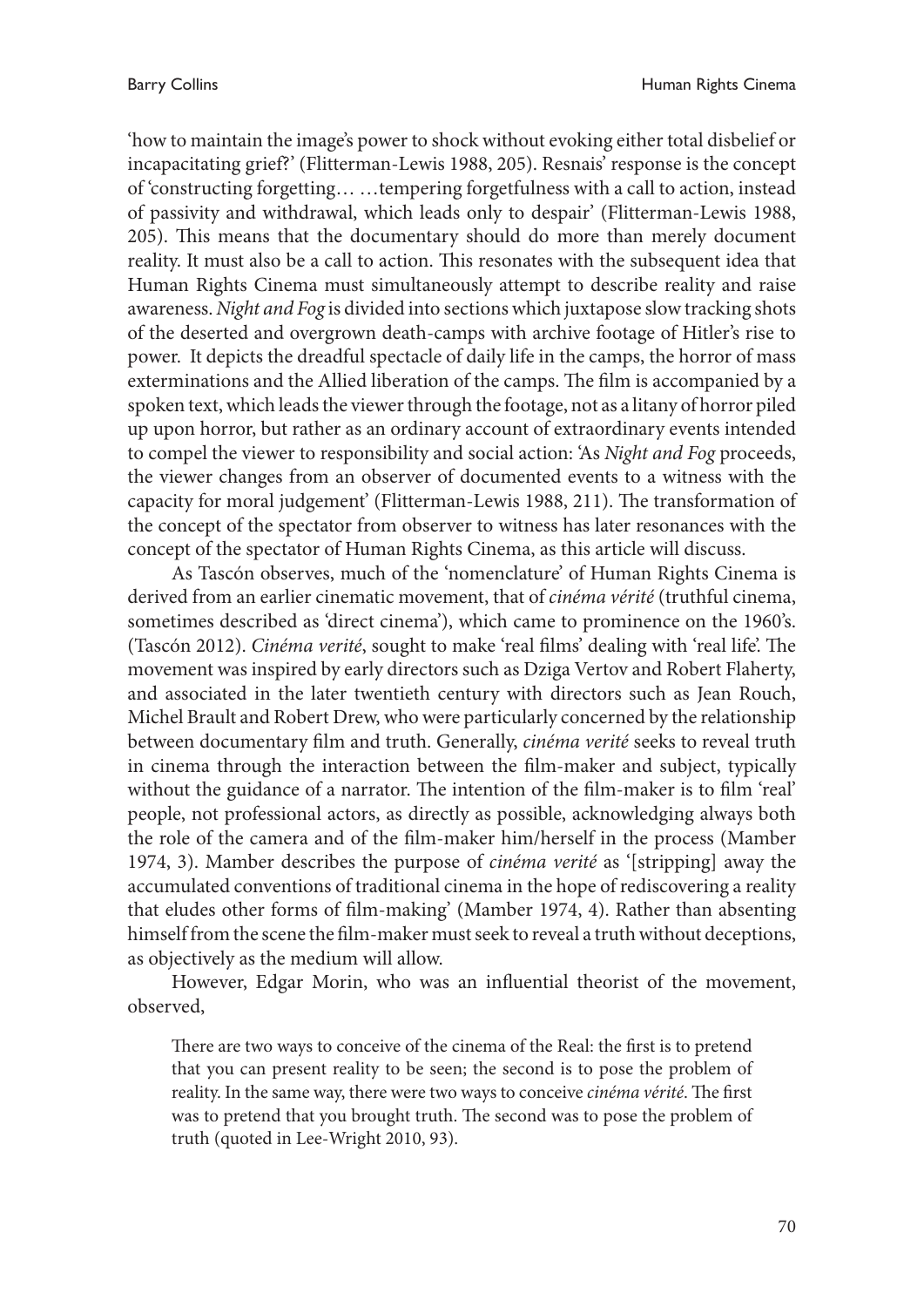This search for truth sometimes required interviews with 'real people' to be stylized and provocative, staging scenes in order to reveal the 'reality' of what is being filmed. C*inéma verité* also relied on conventions such as the use of hand-held cameras, grainy footage and intentional sound and continuity mistakes (Dancyger 2007, 122). These created the impression of a 'real' experience, and acted as indicators of truth and authenticity. *Cinéma verité*, for all of its hubristic claim to represent reality, could not avoid trading in the illusion of authenticity.

In his seminal film about the holocaust, *Shoah* (1985), Director Claude Lanzmann relied largely on interviews with survivors, bystanders and witnesses. The film falls into the category of Testimonial Documentary, and stands as an important visual record of those events. *Shoah* has many of the markers of 'gritty truth' that are familiar from *cinéma verité*, with interviews shot in grainy film and with footage of the film-makers themselves included in the film. However, despite its painstaking detail (the film took eleven years to make), Lanzmann does not take a strictly forensic attitude to the question of truth. Indeed, he described staging many of the key scenes, and had his interviewees re-enact their conversations. His purpose was not to falsify their stories, but, in the tradition of *cinéma verité*; to reveal their truth.

Feature films have also struggled with how to deal with the question of how to depict human rights issues truthfully. In the post-war period, fictional movies dealing with Nazi horrors had to find a way of doing so without undermining their truth. *Judgement at Nuremberg* (1961) concerned the trial in post-war Germany of four German jurists, accused of crimes against humanity for their collaboration with the Nazi regime. The film dramatizes the actual trial in 1947 of several German jurists for war crimes and crimes against humanity arising from their collaboration. The trial did not form part of the Nuremberg war crimes tribunals, but was a subsequent legal process operated by the American occupation forces. The film examines in some detail the jurisprudential arguments surrounding the involvement of the German judiciary in the administration of Nazi justice. In particular, it focuses on the struggle of the American Judge Haywood, played by Spencer Tracy, to make a ruling on the culpability of the judges on trial. Most of the action takes place in the courtroom, although the relations between the occupation forces and the local population are also depicted (including an liaison between Judge Haywood and a local woman, played by Marlene Dietrich). At a crucial moment in the trial, the prosecutor screens an extract of actual newsreel footage from the death camps. The footage is overlaid with a spare commentary, narrated by the prosecutor, describing the events of the holocaust, from its planning to its gruesome execution. The footage includes images of naked bodies piled up for incineration, images that were very shocking for a feature film of the period. However, the use of the newsreel footage plays two important roles in the film. The first is that it has the effect of resolving the jurisprudential deadlock that has thus far dominated the narrative. As the footage is played, the film cuts to the faces of the various protagonists, so that we can its transformative effect on them. At the end of the newsreel footage, we see that Judge Haywood, who, until now, has been an inscrutable presence in the film, is visibly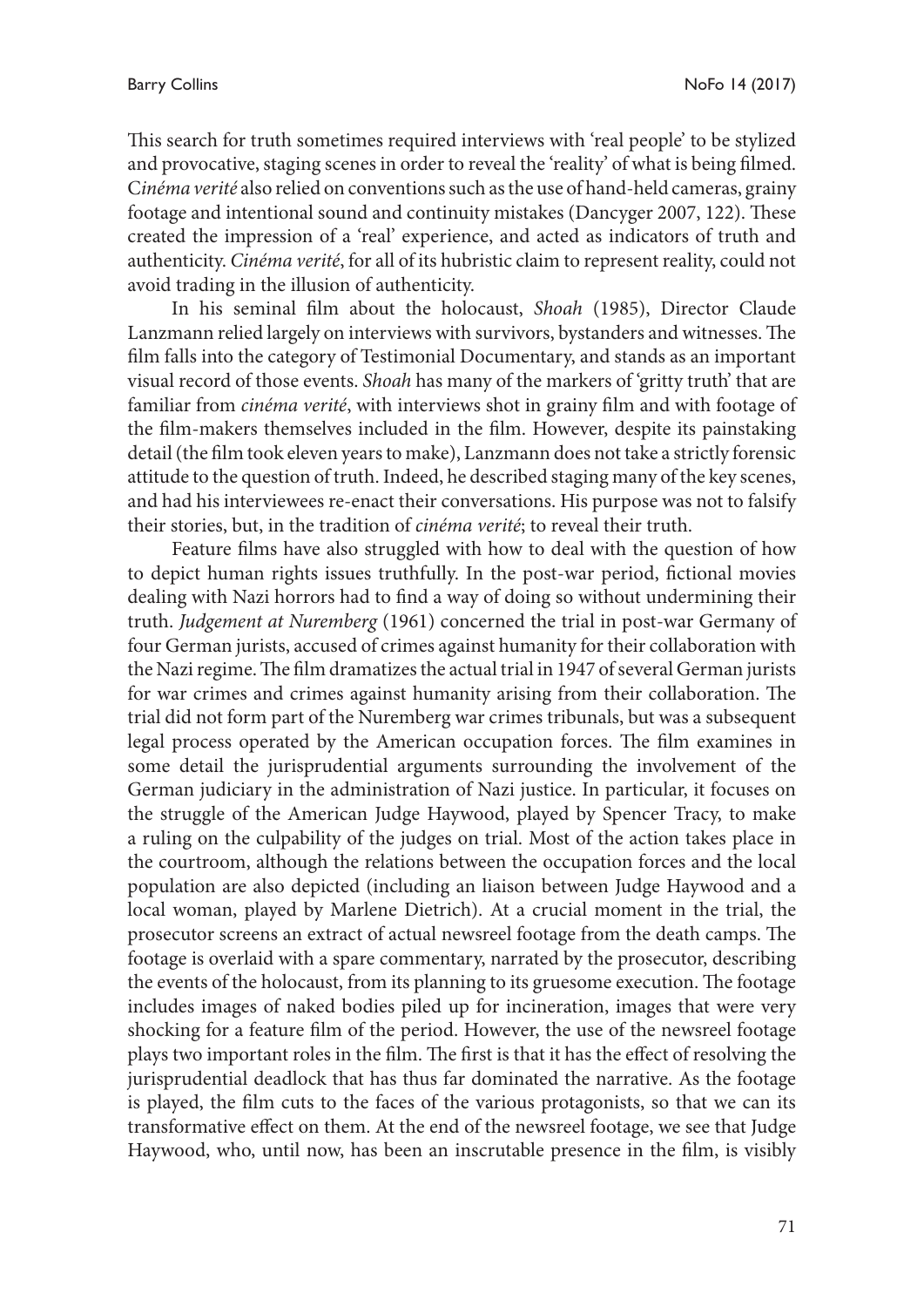moved by the experience. Judge Haywood wears a fixed expression, as if the only option left available to him in the face of such images is to convict the accused. In the face of this representation of horror, all legal arguments are silenced. The second problem resolved by this 'film within a film' is the problem of how to represent the holocaust in a fictional feature film. By making recourse to actual footage in the film's moment of moral and legal judgement, *Judgement at Nuremberg* is able to bear witness to the Nazi horrors by suspending momentarily the conventions of fiction and replacing them with those of reportage.

The use of documentary techniques as indicators of truth is also found in many other films in the Human Rights Cinema canon. Bronkhorst, for example, includes in his list of human rights films examples such as *Schindler's List* (1993), *Hotel Rwanda* (2004) and *The Killing Fields* (1984), which merge aspects of documentary film with feature film in their attempt to re-create events in painstaking detail. These movies, sticking faithfully to the realist aesthetic of docudrama, also seek to do more than just tell a story but attempt to speak in a register of truth, and by doing so to increase awareness of particular human rights abuses.

Despite the insistence of the Human Rights Film Network Charter on 'truthfulness' as a distinguishing feature of human rights film, these examples indicate that the criterion is a problematic one. Films which have a social purpose have struggled to negotiate not just the boundary between documentary and feature film, but also between truth and fiction. The prioritisation of the documentary form as a form of truth-telling does not resolve the question, as the documentary form itself often relies on conventions that stage actual events in order to construct the impression of reality. The Charter relies on the presumption that what is portrayed in human rights documentary is a visual representation of reality. This presumption persists, despite the rich vocabulary of rhetorical tools evident in documentary film to manifest facticity, and despite the reliance of documentary on the narrative techniques of feature film. By situating Human Rights Cinema within a deliberative structure, Bronkhorst also places it within a register of truth-telling and communicative rationality. This presupposes that Human Rights Cinema is concerned with the depiction of reality in a way that is accessible to a system of rational normative communication, rather than one in which meaning fails, or is disrupted by unconscious desire.

Despite its fictional character, docudrama makes a claim to truth based on its attention to detail in recreating reality and the truth of the facts upon which it is based. If there is a hierarchy of truth in Human Rights Cinema, the lowest position in that hierarchy is occupied by pure fiction; by films that do not claim to represent reality as historical record. What is at stake here is not just a question of genre, but one of the relationship of Human Rights Cinema to truth. Human rights discourse, and indeed legal discourse more generally, presupposes a forensic relation to truth in which truth is to be determined by the impartial investigation of factual evidence. By contrast, the Charter of the Human Rights Film Network, by insisting on 'truthfulness' as a condition of Human Rights Cinema presupposes a very different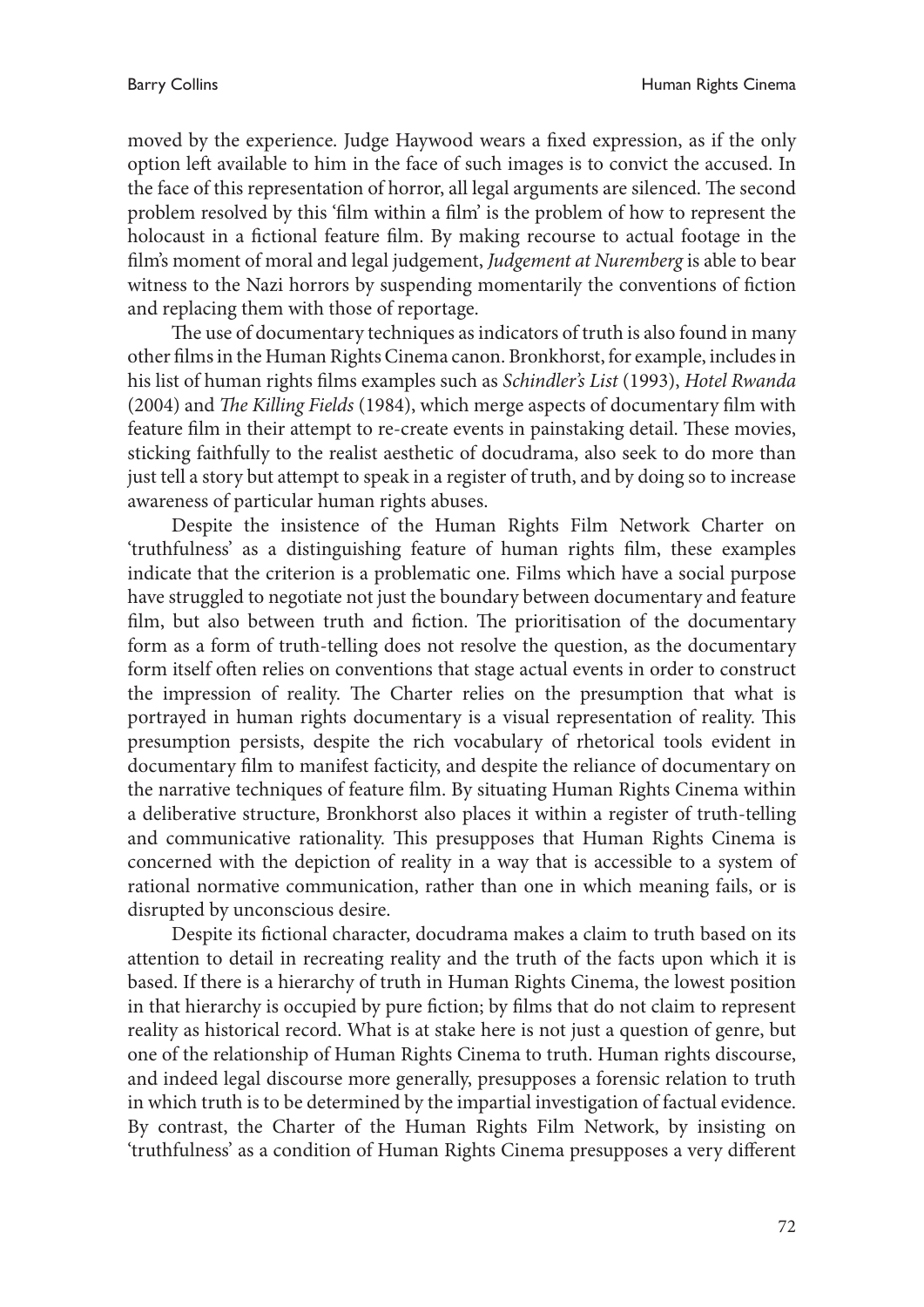kind of criterion; one that is based on the intention of the film-maker rather than the examination of factual evidence. Furthermore, as this article has examined, such a commitment may sometimes sit uncomfortably with the film-maker's craft as a story-teller, or indeed with the social purpose of film-making.

However, the inconsistencies in the way in which cinema is related to truth are elided by the Human Rights Charter's conception of Human Rights Cinema as a humanitarian enterprise. This is rooted in a faith in film's capacity to bear witness to man's inhumanity to man; it is cinema as a tool of humanitarianism rather than of politics, and is reflected by the already mentioned claim in Article 2.3 of the Charter that human rights film 'supersedes common notions of left and right'. However, the humanitarian tendency in Human Rights Cinema can also have the effect of 'flattening out' the political context of human rights issues, reducing questions of desire, identity, class and gender to questions of human dignity.

The humanitarianism of the Human Rights Film Network parallels a similar humanitarian tendency in human rights discourse more generally. In recent years, it has become common to portray human rights as a means of superseding political antagonism in favour of broad humanitarian interests. Wendy Brown, in a critique of Michael Ignatieff, for example, describes how humanitarianism:

…presents itself as something of an anti-politics, a pure defence of the innocent and the powerless against power, a pure defence of the individual against immense and potentially cruel or despotic machineries of culture, state, war, ethnic conflict, tribalism, patriarchy and other mobilizations or instantiations of power against individuals (Brown 2011, 134).

The humanitarian tendency to de-politicise human rights treats human rights as a nothing more than a normative and legal tool that can resolve humanitarian wrongs, irrespective of the diverse historical and cultural contexts in which they occur. It translates ideological antagonism into a simple struggle for human dignity. Humanitarianism can thus have the effect of emptying human rights discourse of its emancipatory and transformative potential, neglecting its capacity to enable people to think differently about the socio-economic ordering of society. It turns human rights into a 'safe' normative discourse, consistent with the ordinary functioning of liberal democracy.

### **2. Truth, fiction and** *The Act of Killing*

*The Act of Killing* (2012), directed by Joshua Oppenheimer, is a documentary film that raises difficult questions about the relationship between truth and fiction. The film was widely acclaimed, winning an Oscar nomination, a BAFTA award and multiple other awards. It was screened at many human rights film festivals but, as I will argue, it not only problematizes the relationship between truth and fiction in Human Rights Cinema, but it problematizes the very notion of Human Rights Cinema itself.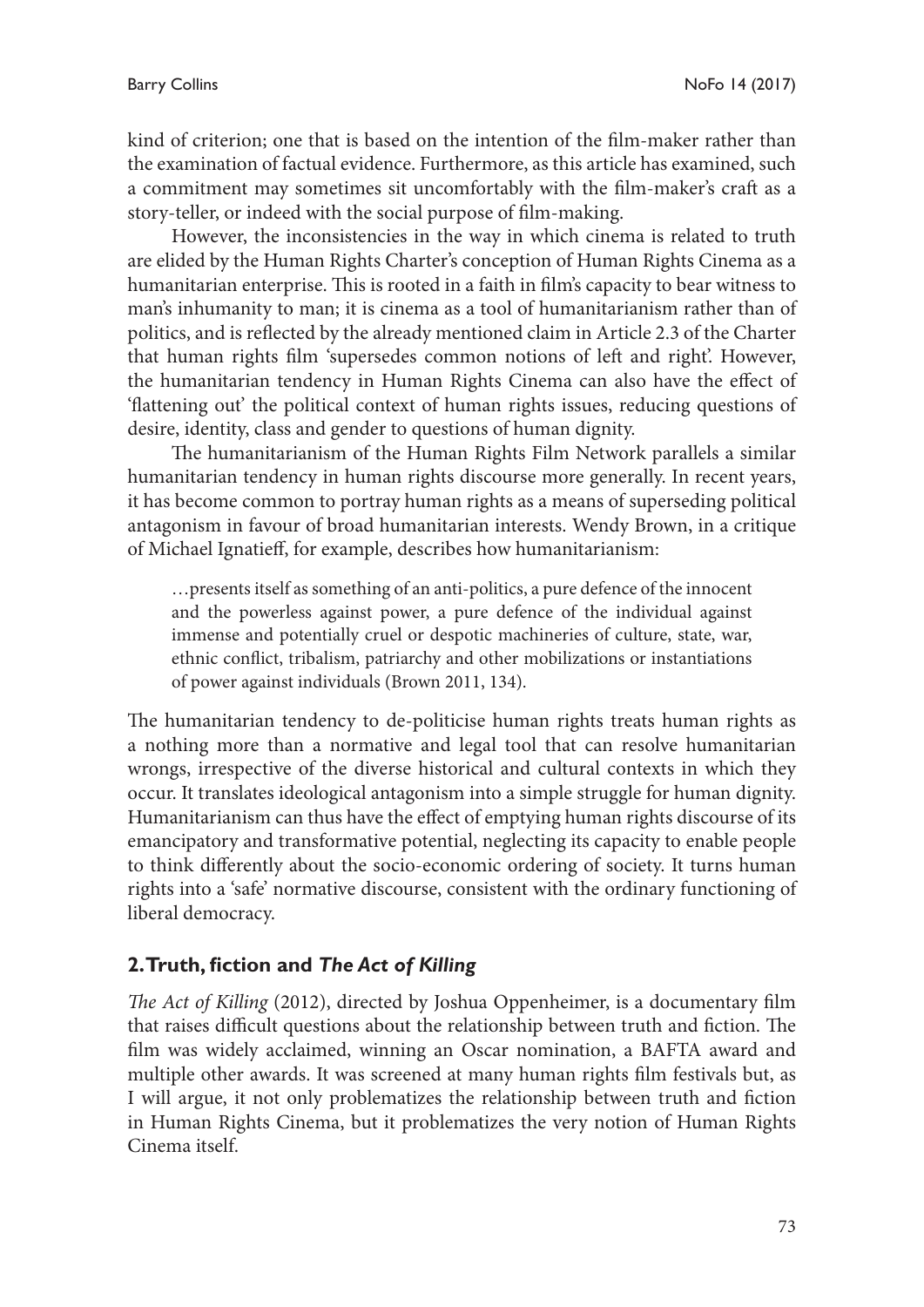The film deals with the mass killings that took place in Indonesia in 1965–66, during the upheavals leading to President Suharto's brutal accession to power. The killings were carried out by Indonesian army units and local vigilantes, who targeted suspected communists, leftists and ethnic Chinese. Although exact figures are not available, the estimated number of deaths varies between half a million and one million deaths (Gellately and Kiernan, 2003 290–291). Despite the terrible scale of these murders, they have been relatively unexamined in Indonesian society, largely due to the thirty years of repression that followed them. Indeed, as the film depicts, the killers are still celebrated openly as heroes and have significant influence in politics, business and media.

*The Act of Killing* follows the present-day lives of some of the perpetrators of the massacres, notably Anwar Congo, Adi Zulkadry and Herman Koto. The protagonists had been small time gangsters in the city of Medan, Northern Sumatra in the 1960s, who made money from the sale of black-market movie tickets. When the disturbances began, they went from these obscure beginnings to become the leaders of the most powerful death squad in Northern Sumatra. As well as murder and torture, they also extorted money from ethnic Chinese inhabitants as the price for keeping their lives. Today, Anwar is revered as a founding father of Pemuda Pancasila, a rightwing paramilitary organization that grew out of the death squads (Anderson 2000). In the film, the protagonists speak unashamedly about how they murdered their victims. They discuss, for example, how best to strangle a man to death with a piece of wire, even acting it out for the camera. These accounts are difficult to listen to, as they describe atrocious deeds in a dispassionate, matter of fact way. In one account, Anwar describes the clothes he used to wear when carrying out murders, and how he struggled to avoid staining his trousers with the blood of his victims. He claims in the film to have personally murdered some one thousand people. This chilling frankness is the first shocking aspect of this film. The moral universe depicted in this film is one in which ordinary mores are turned upside down, where gangsters are feted, and where their acts of murder, torture, and extortion, are rewarded with both political influence and celebrity.

Some early parts of the film might look like Testimonial Documentary, with little evident intervention from the film-makers in the testimony. However, this film does not pursue the aesthetic of 'gritty truth' found in *Shoah* or *cinema verité;*  instead it does something radically different. Anwar and his friends are invited by the film-makers to make a feature film about their crimes, to re-create scenes from the massacres in whatever style they chose. The process of making this 'film within a film' itself becomes the main subject of the documentary. Director Joshua Oppenheimer, said:

To explore the killers' astounding boastfulness, and to test the limits of their pride, we began with began with documentary portraiture and simple reenactments of the massacres. But when we realised what kind of movie Anwar and his friends wanted to make about the genocide, the re-enactments became more elaborate. And so we offered Anwar and his friends the opportunity to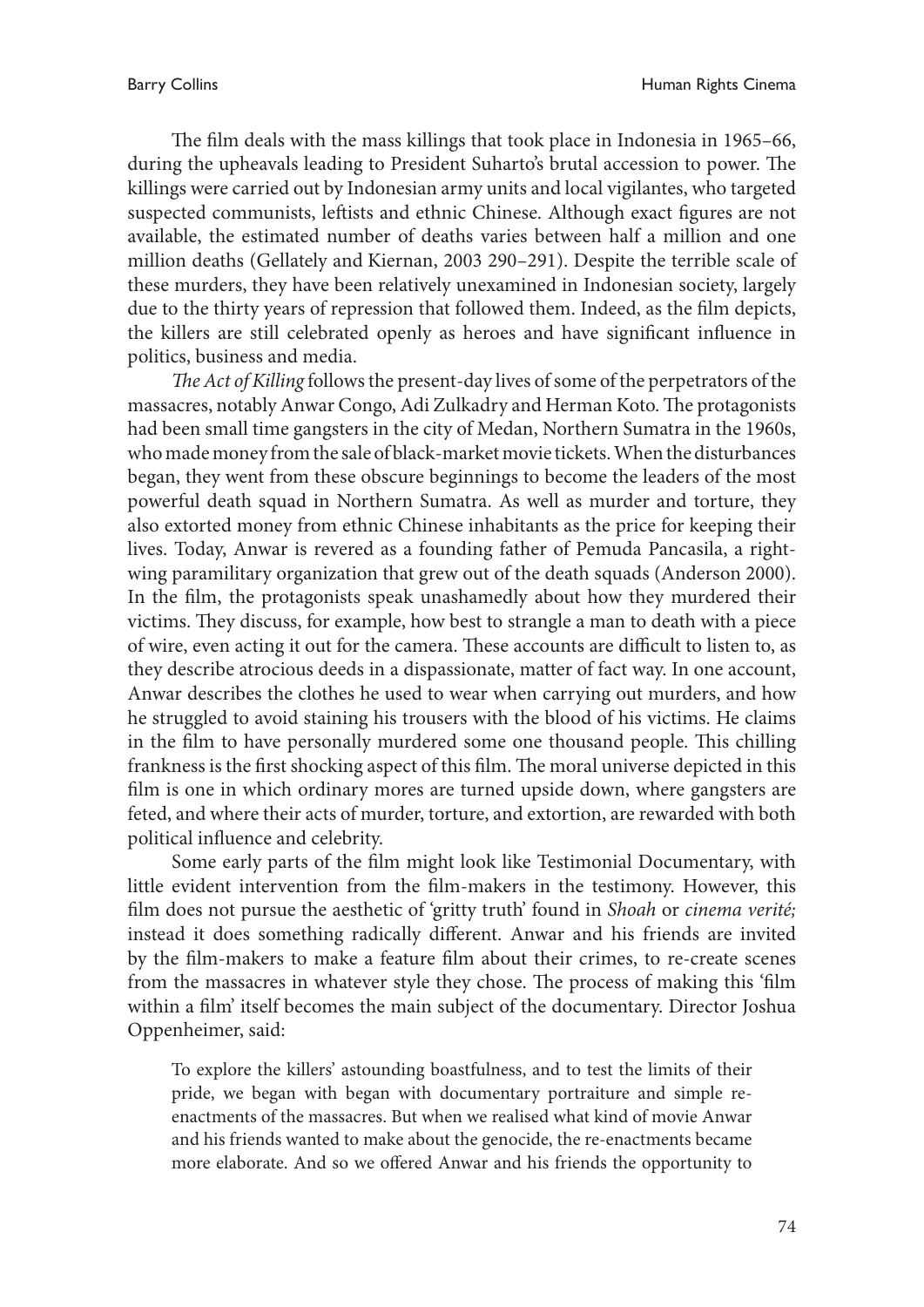dramatize the killings using a choice of genres (western, gangster, musical). That is, we gave them the chance to script, direct and star in the scenes they had in mind when they were killing people (quoted in Žižek 2014, 307).

As the film progresses, it takes a stylistic turn towards increasingly elaborate and surreal scenarios of staged killing and torture. Oppenheimer has called the result 'a documentary of the imagination rather than a documentary of everyday life' (Bradshaw 2013). *The Act of Killing* is a thoroughly disorientating film, shifting between scenes of observed dialogue in a 'fly on the wall' style, interactions between the perpetrators and the director, scenes of staged interrogation, torture and murder, a realistic re-staging of the violent burning of a village, musical scenes and surreal scenes of dream-like fantasy. The result is unsettling, not just because conventional morality seems are inverted, but also because the distinction between reality and fiction is unclear, as is the role of the film-maker in the production of meaning.

While the film has received great critical acclaim, it has also been strongly criticized for the way it addresses questions of human rights, with one critic describing it as a 'snuff movie' (Fraser 2014). Oppenheimer has responded:

the film is not violent, and all those appearing in the re-enactments are perpetrators, paramilitary leaders, and their immediate family members—that is, there are no survivors in the dramatizations. And there are certainly no scenes documenting actual physical violence (Oppenheimer 2014).

Nonetheless, an important criticism is that the film does not give a voice to the victims of the crimes, focusing instead entirely on the perpetrators:

To have the perpetrators legitimate and re-enact their crimes on camera courts a morally obscene *jouissance* of impunity, a re-perpetrating in representation if you will, and may be seen as endorsing a sympathetic portrait of 'traumatized heroes' (Hogan and Marín-Dòmine 2014, 7).

A second criticism is that the film says little about the role of the military in the killings, failing to address the common misconception that these killings were carried out by rogue psychopathic elements, rather than being coordinated at the highest levels (Cribb 2013). Additionally, the film says little about the role of the subsequent Indonesian New Order regime in maintaining a history of silence about the events (Hogan and Marín-Dòmine 2014, 7). Another criticism has been that the film's portrayal of Indonesia as a 'gangster paradise' is an unconsciously chauvinistic portrayal, a freak-show of the primitive for Western audiences (Godmilow 2014).

However, for the purposes of this article the criticism that raises the most difficult question is that of the relation of the film to truth. It is not always clear in the film where the boundary between truth and fiction lies. We have no means, for example, of knowing whether the protagonists are telling the truth, nor does the film explain the full role of the film-makers in staging the scenarios re-enacted by the protagonists. There have been allegations that participants were manipulated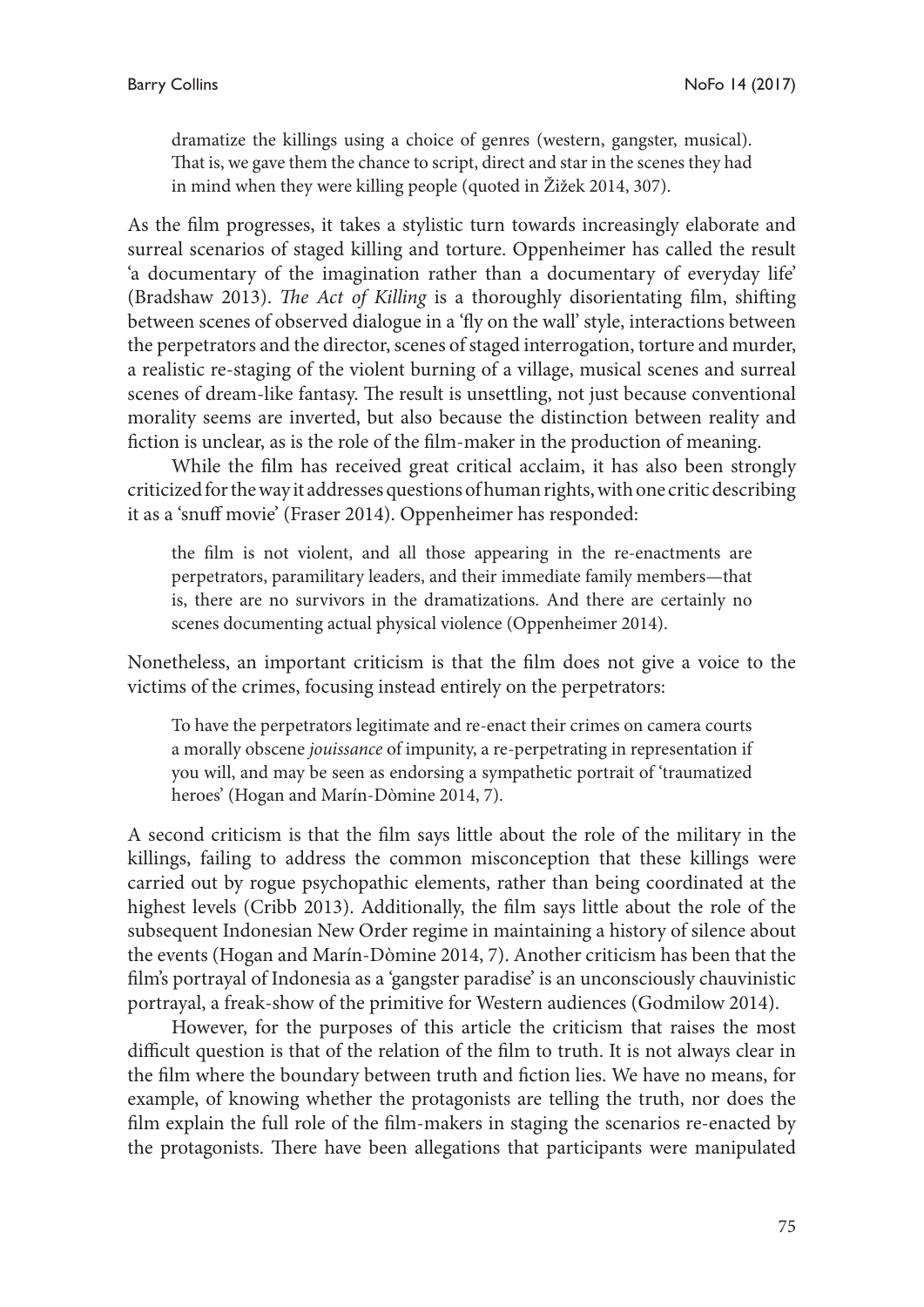into performing the roles that they played. Anwar Congo, for example, has said that he believed that he was participating in the making of a genuine feature film called *Arsan and Aminah*, not the documentary film that was produced*.* He has added that if he had known the real nature of the project, he would not have participated in *The Act of Killing* (Sweedler 2014, 16)*.*

The film-makers have argued that their purpose was not to give a platform to the perpetrators but to confront them with their deeds and to raise awareness of the impunity with which these events have been treated in Indonesia. In a comment that addresses some of the criticisms of the film, Oppenheimer observed:

The question in mind was this: what does it mean to live in, and be governed by, a regime whose power rests on the performance of mass murder and its boastful public recounting, even as it intimidates survivors into silence (Oppenheimer 2012).

However, directorial intervention in this film does seem to go considerably beyond the usual role of the documentary-maker in the human-rights film tradition, even accounting for the active role of the film-maker as provocateur in *cinema verité*.

At the very least, the boundary between fiction and truth that is proper to the documentary genre is tested by this film. The film has little in the way of a metanarrative to explain the methodology of the film-makers. Indeed, there are moments in it is difficult to distinguish between what is 'real' and what is 'staged' in the film. The suspension of a realistic aesthetic is evident from the extraordinary opening scene, where we see dancers emerging from a giant fish into a lush landscape. In that scene, instructions to the dancers are shouted from the background, including the prescient reminder that 'this is not fake!'

There are also scenes in the film where the fiction of the film-within-a-film comes undone, interrupted by uncanny moments that point towards the unconscious. In the crucial scene of the staged attack on the town of Kampung Kolang, we know from the beginning that this is a reconstruction, as the preparations for the scene have been shown in some detail. However, the attack is simply too intense, too 'real' to watch comfortably. In the filming of the scene, the violent energy of the paramilitaries seems to erupt out of control. The staged violence of the scene is unsettling enough, but the fiction disintegrates when a woman collapses after the scene, and a girl begins to cry uncontrollably. Attempts by the Pemuda Pancasila paramilitaries to console them are to no avail. The woman's collapse and the crying child make a jagged intervention into the re-enactment, breaking the fragile boundary between truth and fiction. As Milo Sweedler observes:

In contrast to the relation between fiction and reality suggested by Anwar Congo at the beginning of the film, when he claims to have drawn inspiration from Hollywood films for the murders he committed, here the movement is the reverse. The simulation of violence produces its own violent effects on those who re-enact it (Sweedler, 2014, 24).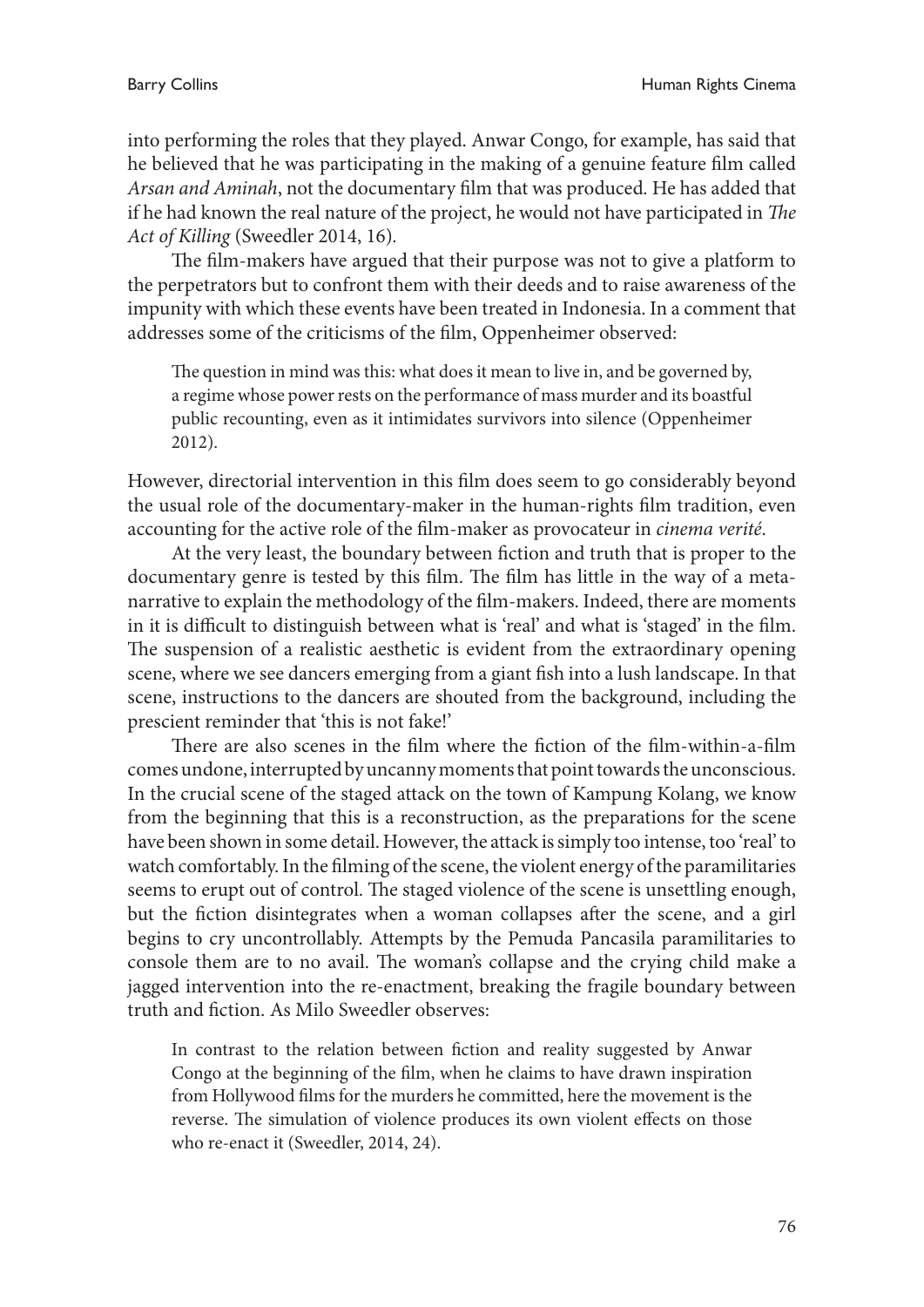What is revealed in the staged fiction of the burning of Kampung Kolang is not the direct 'truth' typical to testimonial documentary. Instead, the conception of truth here is, to paraphrase Lacan, structured as a fiction; a film within a film, whose veracity, and indeed very existence is not at all clear. *The Act of Killing*, rather than relying on the stylistic markers of authenticity that are the hallmark of Human Rights Cinema, is an exercise in fiction, allowing a different register of truth to emerge as the limit of what fiction can sustain.

As this essay has already discussed, Human Rights Cinema insists on truthfulness as a defining value, and prioritizes a realist aesthetic as the primary means of expressing this. *The Act of Killing*, however, approaches the question of truth in a very different way. The film employs dream-like imagery at various points, perhaps none so strange as the scene where a protagonist speaks to the decapitated head of one of his victims. The head, played by Anwar Congo, sits perched on a rock, immobile and struggling not to retch while another of the killers pushes pieces of rotten meat into his mouth. The scene is reminiscent of Samuel Beckett's *Happy Days*, in which the life predicament of the protagonist, Winnie, is illustrated by her being buried up to the neck, trapped and unable to move. Anwar's head oozes with bright crimson fake blood, a scene that would be ridiculous if it were not for its horrific context. This nightmarish scene hints at a far more disturbing reality that underpins the 'normality' which Anwar Congo and his colleagues inhabit; an unspeakable horror that exceeds 'normal' representation. In this scene, it is as if the bizarre 'normality' of the killers that has been depicted thus far, from their casual conversations about torture and murder to their homely family lives, all now seem haunted by a hidden visceral horror, a piece of the Real, embodied here by a dismembered head on a rock, conscious but incapable of action; immobilized by the spectacle of its own atrocity.

### **3. The act of watching**

There is, however, another way to approach *The Act of Killing*. This is to examine what it tells us about spectatorship. This is a film that is concerned not just with the act of killing, but also with the act of watching. The film presents its viewers with the spectacle of perpetrators watching the recreation of the terrible events that have defined them. In scene after scene, we not only watch the meticulous recreation of murder and torture, but we also watch the perpetrators as actors and directors in their own drama. In this interaction, the camera lingers occasionally on the face of Anwar Congo and his colleagues as they observe the surreal reconstructions of their crimes. In some scenes, the camera shifts away from the reconstruction, and focuses on Anwar, as if it were seeking an explanation in his gaze for the bizarre cavalcade of cruelty being reconstructed. However, his face provides few answers. Sometimes his expressions are blank. At other times, he appears bemused, and at others again, he seems disturbed by what he sees. At one stage, after the re-enactment of massacre at Kampung Kolang, he seems genuinely overwhelmed by the scene of destruction. Throughout the film, however, the gaze of the perpetrator remains inscrutable, not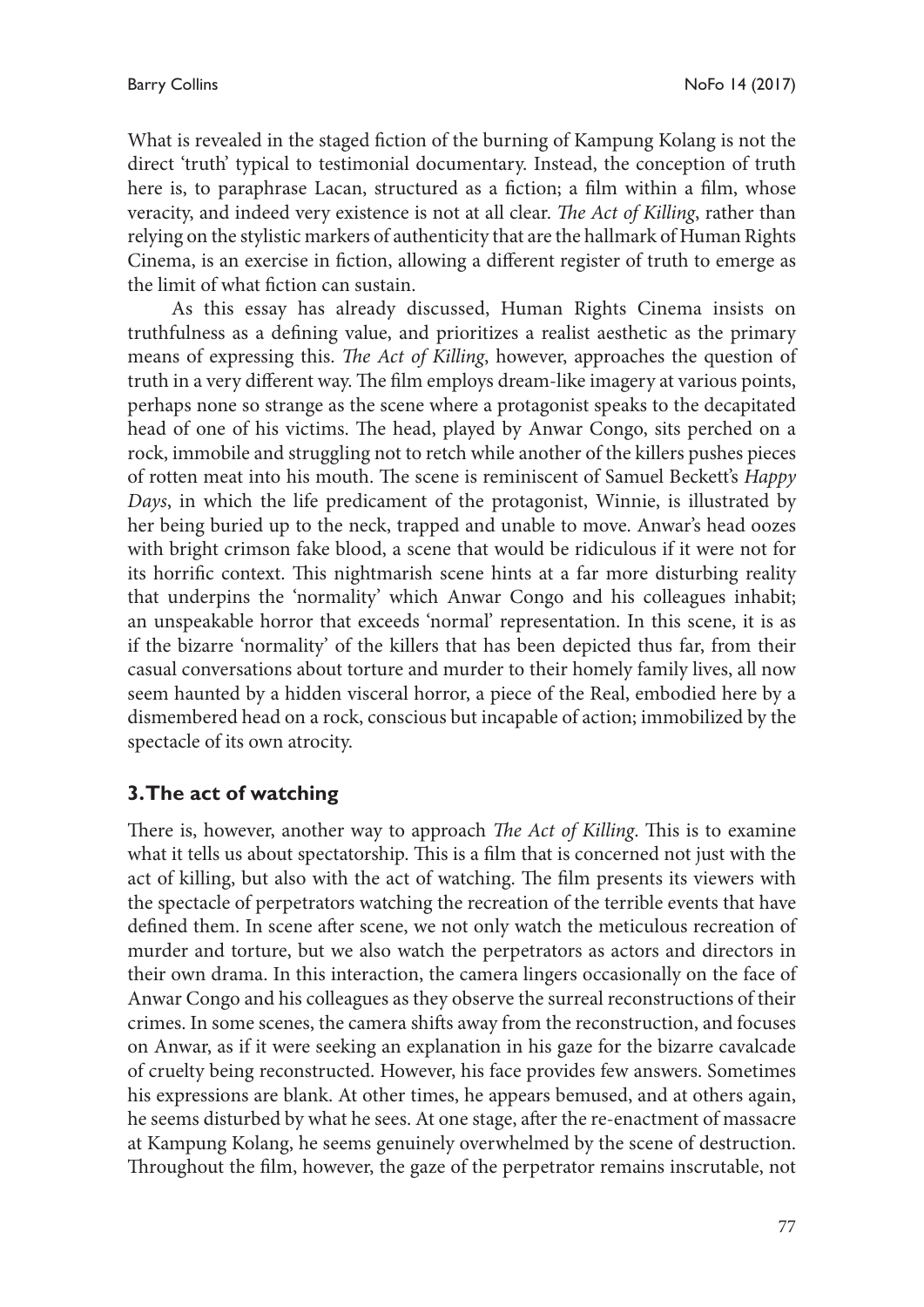delivering for the spectator the recognition of his responsibility that might make sense of such unrelenting cruelty. Anwar's empty gaze neither recognizes, nor does it seek recognition from others. Instead, the perpetrators appear to be not only incapable of moral action, but to be impassive spectators of the horrors they have created.

This brings us to the role of the spectator in Human Rights Cinema. Does the concept of Human Rights Cinema not also demand a different approach to spectatorship? Spectatorship in Human Rights Cinema is not posited as the vicarious enjoyment that one might experience while watching a horror, or a thriller, for example. Instead, it presupposes a commitment to the values of the Universal Declaration of Human Rights, and, at a deeper level, a moral responsibility with respect to the content of what is being viewed. Human Rights Cinema is, after all, meant to be truthful; a communication which, in Bronkhorst's terms, is situated within a normative system. However, does such a concept of spectatorship not also presuppose that human rights spectatorship itself demands recognition? The Human Rights Film Charter links Human Rights Cinema to activism, but also to truthfulness. The value of truthfulness in Human Rights Cinema transforms the spectator into a witness, thereby eliding the concept of the spectator with that of the activist. Accordingly, the role of the spectator in Human Rights Cinema is to recognize the suffering of the human rights victim through the act of spectatorship. In this way, activism and spectatorship are bound together by the concept of Human Rights Cinema in a circle of self-affirming virtue.

However, the concept of Human Rights Cinema also presupposes a third position in the intersubjective network—the position is that from which the spectator's responsible (or indeed virtuous) recognition is itself recognized. In this way, the concept of Human Rights Cinema is organized around a desire for the spectator's recognition of the suffering of the human rights victim to itself be recognized. To borrow a Lacanian term, the desire for the recognition of the spectator's recognition appeals to the Big Other for the recognition of spectatorship as a kind of activism, despite its self-evident passivity. As such, there is an underlying narcissism in Human Rights Cinema—that narcissism is the conceit that the Big Other can successfully mediate the duality between spectator and human rights victim, thereby affirming the value inherent in the act of watching. In contrast to the 'innocent' spectatorship involved in other film genres, the spectatorship of Human Rights Cinema presupposes a spectatorship that is responsible, active, and affirmed by the global normative system of human rights. This gives us another perspective on the Human Rights Film Charter, not as an attempt to merely imitate international human rights norms but to find a normative affirmation for the truth-telling capacity of Human Rights Cinema and for the idea of the Human Rights Cinema spectator as passive activist.

An interrogation of the spectatorship of Human Rights Cinema also gives us another way to examine the way in which the concept of Human Rights Cinema appears at times to occupy an unquestionable moral high ground. The spectator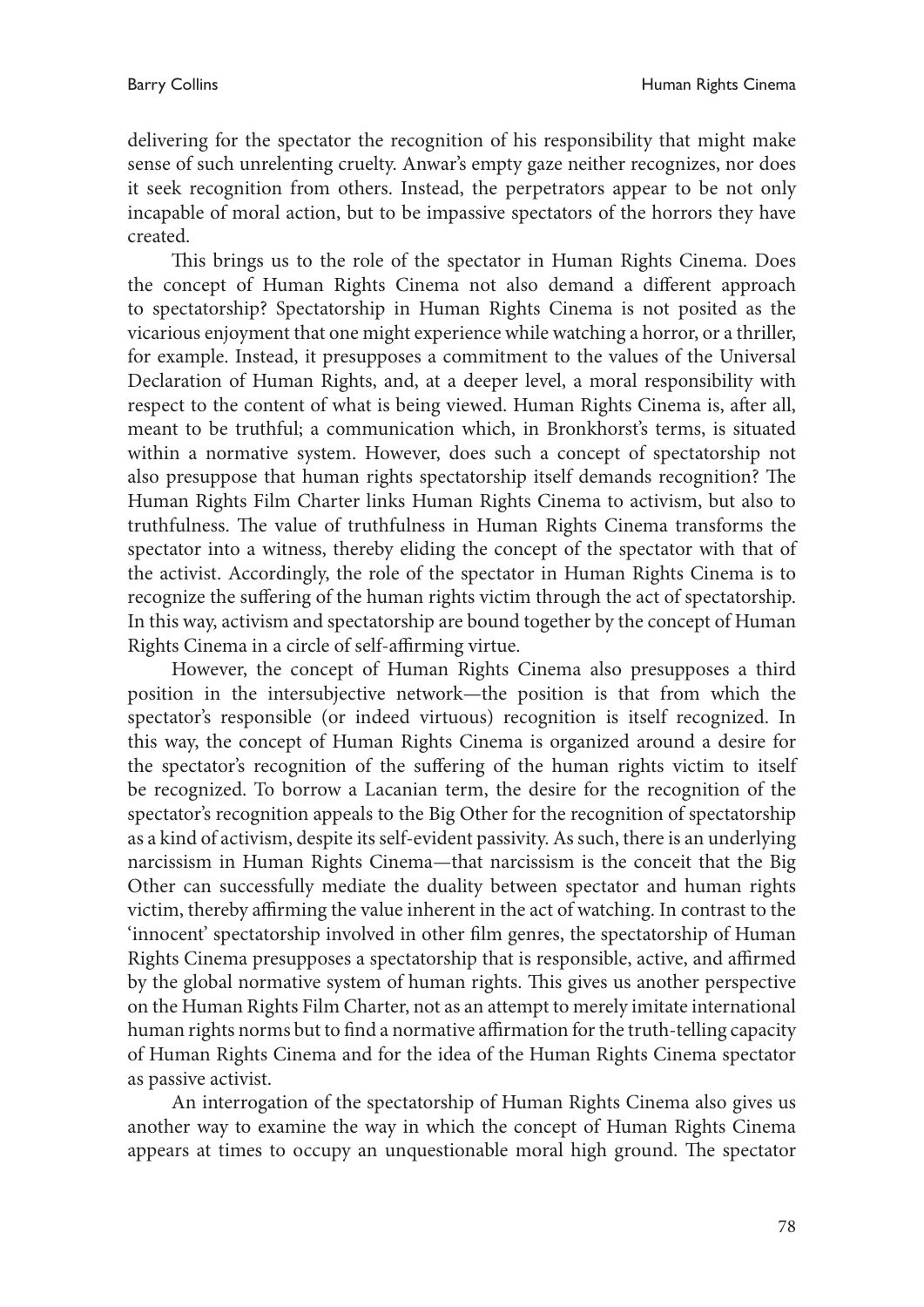of Human Rights Cinema at a human rights film festival may witness the most unimaginable horrors on the screen, often without the guard-rail of fiction. In Testimonial Documentary, for example, the spectator may bear witness to the most outrageous and violent depravities, believing it not to be a form of vicarious enjoyment but an obligation owed to the greater project of human rights. However, unlike a horror film, which situates the enjoyment of the spectator clearly in the field of fiction, and is understood from the beginning to be a fantasy, Human Rights Cinema does entirely the opposite—it assures the spectator that the horror being witnessed is not fictional but is, in fact, true. Rather than turning away, the spectator is compelled to endure, in the belief that his or her continued spectatorship is a form of activism, an obscene enjoyment capable of being recognized as virtuous behavior; a sign of spectator's commitment to the values of human rights.

What then, does *The Act of Killing* tell us about spectatorship and Human Rights Cinema? The centrality of spectatorship to the film is illustrated in one scene where Anwar Congo is shown operating a movie camera. He is shown in silence, slowly surveying the film set. As well as being a perpetrator, actor and film-maker, he is also depicted here as a spectator, both re-making and watching his own past. The interchangeability in the film of the watcher and the watched brings home the way in which the cinema-goer is himself or herself implicated in this network. Is the viewer of the film, like Anwar, and indeed Oppenheimer, not also implicated in the manufacture of Anwar's role as a celebrity murderer merely by the act of watching? The opaque role of the makers of the film in enabling Anwar and his colleagues to act out their crimes for the camera adds to this sensation. There are no 'innocent' spectators in *The Act of Killing.*

*The Act of Killing* is not a film that seeks to challenge its audience with factual evidence of the crimes committed in Indonesia, but in fact renders impossible the act of 'bearing witness'. It is a film that attempts to unsettle its spectators by continually blurring the boundary between fact and fiction, and indeed between fantasy and 'reality'. While some scenes that are seemingly un-staged are so bizarre that the viewer may doubt their plausibility, many of those that are deliberately staged appear nightmarish and unsettling. In one such scene, an actor representing one of Anwar's victims appears, removes a wire noose from his neck and awards Anwar with a medal. He thanks Anwar him for executing him and sending him to heaven. This fiction would be unsettling enough, until we recall that Anwar is in fact a real killer, and that this bizarre scene is a real mass murderer's stylized fantasy of redemption. *The Act of Killing*, as a 'documentary of the imagination', allows no space for a disinterested spectatorship, no clear line between truth and fiction. Instead, it is more like a waking dream, in which the public impunity of the perpetrators is perpetually haunted and disturbed by the ghosts of their victims.

All of this leads us to an important distinction between the nature of spectatorship in *The Act of Killing* and that presupposed by the principles of Human Rights Cinema. The *Act of Killing* does not 'inform' the spectator as a passive observer of events. Instead, it unsettles, disorientates and implies the spectator in the creation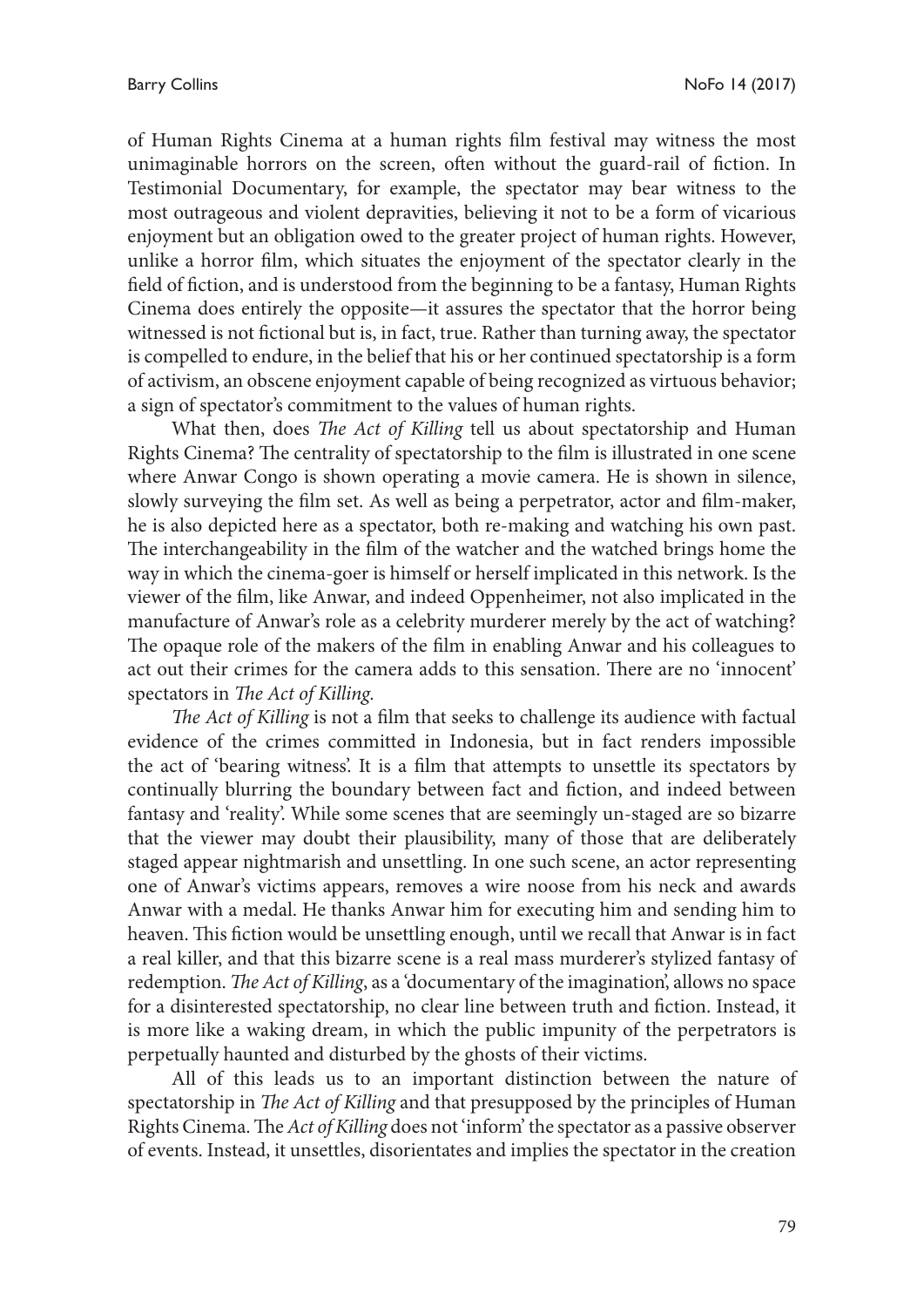of the perpetrators' grisly celebrity. The film offers the spectator no external metaposition from which to judge, or bear witness to the terrible events of the Indonesian massacres. By contrast, the concept of Human Rights Cinema presupposes just such a meta-position; the position of a rational observer within a normative system, not unlike that of a court or a human rights committee; an objective recipient of the truths that are conveyed by the act of watching.

### **4.** *The Act of Killing and* **the collapse of the Other**

However, there is another way to think about the relation between *The Act of Killing*  and Human Rights Cinema. This is to think about the very different ways in which they relate to questions of ideology and authority in public discourse. In particular, an analysis of both *The Act of Killing* and the Human Rights Network Film Charter offers very divergent perspectives on the concept of the Big Other and its capacity to structure social relations. Slavoj Žižek (who is, incidentally, thanked in the credits of the film), has described *The Act of Killing* as a documentary about the 'real effects of living a fiction' (Žižek 2013). He draws attention to a particularly shocking scene in the film, in which Anwar and his men appear on a 2007 Indonesian talk show. Anwar proudly explains the influence of gangster movies on his killings. When the interviewer asks whether he fears reprisals from the families of their victims, Anwar responds 'They can't. When they raise their heads, we wipe them out.' His colleague adds, 'We'll exterminate them all'. Rather than provoking shock or censure, these bloodthirsty declarations are greeted with smiles from the presenter and cheers from the audience. Žižek suggests that: 'The trap to be avoided here is the easy one of putting the blame on either Hollywood or on the "ethical primitiveneness" of Indonesia' (Žižek 2013). Instead, he says that 'the starting point should be the dislocating effects of capitalist globalization which by undermining the "symbolic efficacy" of traditional ethical structures, creates such a moral vacuum' (Žižek 2013).

Žižek is here returning to a long-standing theme in his work which he has variously described as the 'collapse' or 'retreat' of the Big Other (See Žižek, 1997). The Lacanian concept of the Big Other here operates as the order of language and law in relation to whose address the subject symptomatically attempts to situate its identity. Žižek has described over numerous works how global capitalism has been supported at an ideological level by the collapse of the Big Other, by which he means the decline of paternal authority, custom and moral norms (See Žižek 1993, 231– 237). He has described a corollary collapse in the efficacy of the symbolic systems that have for so long defined our social, ethical and moral worlds. His work describes a societal shift towards a social order that can be described as post-Oedipal, in which social norms disintegrate and in which the boundaries of what is usually understood as acceptable social behavior are no longer clear.

In more recent writings, Žižek describes this process of disintegration in relation to the proliferation of the culture of public confessions and the dissemination via social media of the most intimate aspects of private life (Žižek 2014). Rather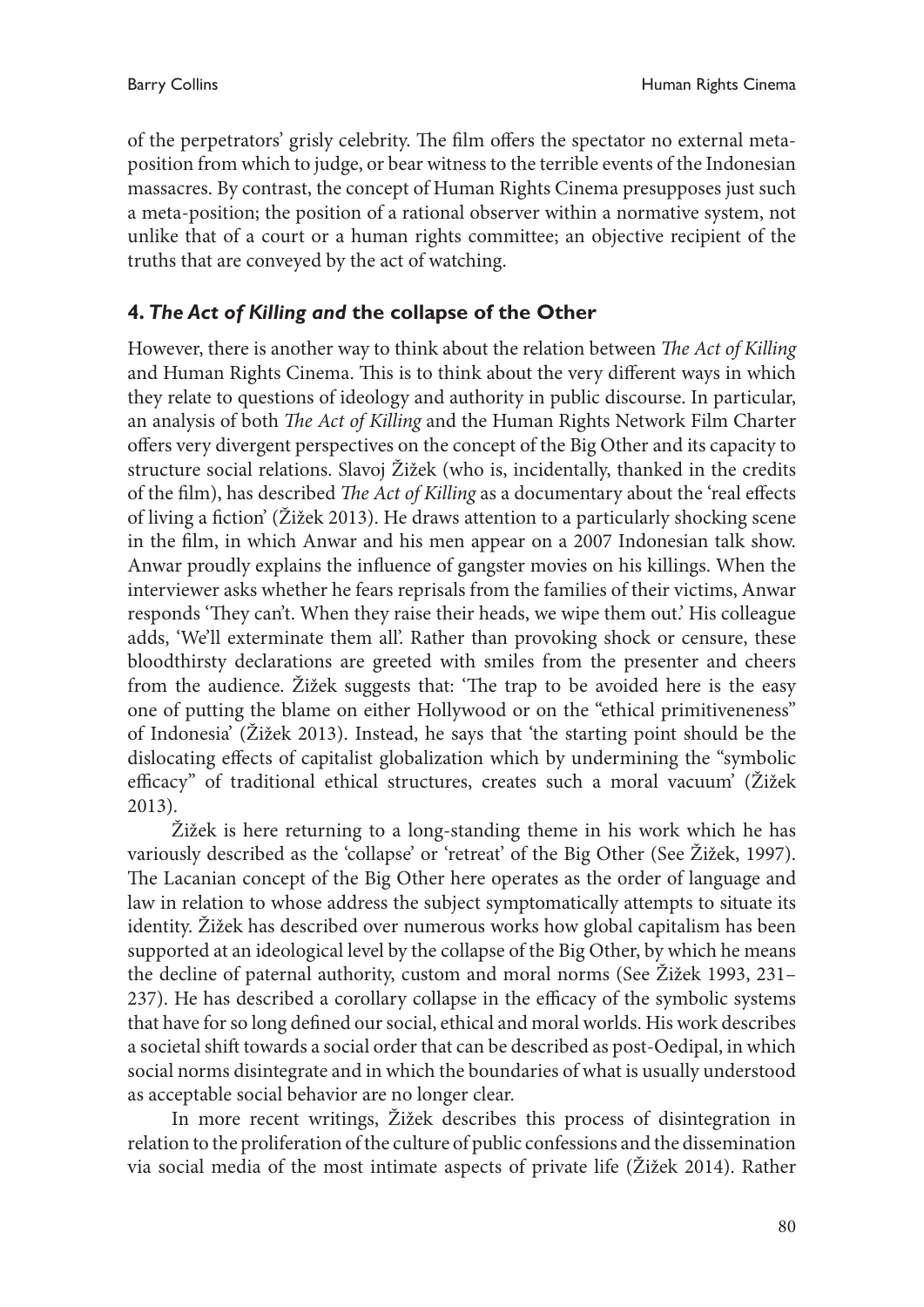than seeing this as an erosion of an ever-shrinking private sphere, as one might expect, Žižek claims the opposite, that it is the public space that is being privatized through the extension of private fantasies into the private space of others. In his account, the concept of the public space that has characterised the modern era is not only eroded, but under threat from the irruption into it of private fantasies that would have hitherto been taboo. The concept of the public space here operates as the big Other; as a system of ordering in the ethical and social field, whose ideological collapse creates the appearance of a 'social and moral vacuum'. In this collapse, the boundary between the private and the public appears to dissolve and the expression of previously unspeakable fantasies loses its capacity to shock:

What kind of symbolic texture, or set of rules between what is publicly acceptable and what is not exists in a society where even the minimal level of public shame is suspended, and the monstrous orgy of torture and killing can be publicly celebrated even decades after it took place, not even as a necessary crime for the public good, but as an ordinary acceptable pleasurable activity? (Žižek 2014, 308).

In Žižek's account, it is this collapse of public space, and the corollary diminution of superego pressure, that 'normalises' Anwar Congo's cruelty, and makes his lack of shame appear publicly acceptable.

*The Act of Killing* depicts in vivid form not just the erosion of the Big Other, but its consequence; an ethical void. For Žižek, the crisis in the Big Other is ideological, a function of the onward march of global capitalism. He considers cynicism and an attitude of ironic detachment not merely as symptoms of what Ernest Mandel has described as 'late capitalism' (Mandel 1975), but part of its official ideology:

[This] cynicism is not a direct position of immorality, it is more like morality itself put in the service of immorality—the model of cynical wisdom is to conceive probity, integrity, as a supreme form of dishonesty, and morals as a supreme form of profligacy, the truth as the most effective form of a lie. This cynicism is therefore a kind of perverted 'negation of the negation' of the official ideology: confronted with illegal enrichment, with robbery, the cynical reaction consists in saying that legal enrichment is a lot more effective and, moreover, protected by the law. (Žižek 1989, 30.)

The detachment from moral consequence evidenced in *The Act of Killing* does not simply depict a country's failure to confront it past, but also the collapse of the social structures that make ethical judgement possible. In Žižek's terms, this ethical disintegration is a thoroughly ideological one. It should be added here that Indonesia has been a poster child for economic success in the global market, a member of the G20, with good figures for economic growth, committed to market reforms and privatisation (International Monetary Fund 2016). Indeed, the film alludes to this economic context with seemingly random shots of billboards, high end commercial activity and shopping centres. However, the film, as well as relentlessly depicting the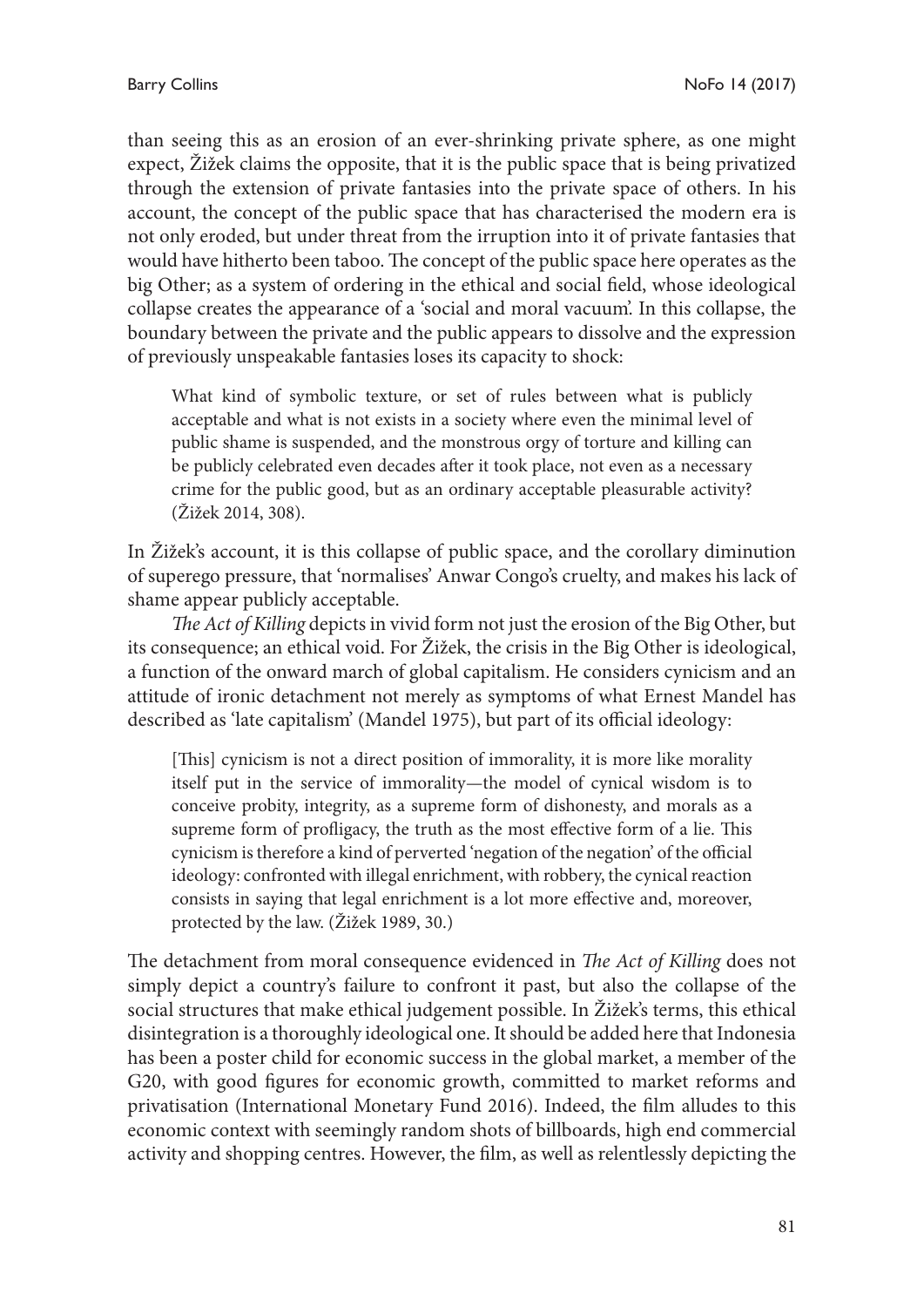moral lacuna that defines Indonesia's relation to its past, also lays bare the ideological nature of that economic commitment.

It is in relation to the concept of the Big Other that we find an important philosophical divergence between *The Act of Killing* and the concept of Human Rights Cinema. This article has already discussed the way in which the Human Rights Film Network reflects the dominant tendency in human rights discourse to prioritise a global humanitarianism capable of transcending the political. However, such humanitarianism must also presuppose the existence a system of signification by which its normative coherency can be guaranteed, if not a public space in which ethical differences can be resolved. More generally, humanitarianism, like all successful political discourse, presupposes the existence of a Big Other by which the subject can attempt to find something of him/herself in humanitarian discourse. In this way, the subject can identify him/herself as representing humanitarian values. Whereas the *Act of Killing* depicts the collapse of the Big Other, the Human Rights Film Network does the opposite, by presupposing the existence of the Big Other. In Lacanian terms, Human Rights Cinema operates ideologically as a means of denying the Lack in the Big Other. Perhaps this difference is another reason why the Act of Killing, while undoubtedly a milestone in documentary cinema, might not sit entirely comfortably within the canon of Human Rights Cinema.

This brings us back once again to the question of spectatorship. It is the operation of the Big Other the allows the spectator of Human Rights Cinema to imagine that their humanitarian commitment is somehow capable of being recognised and is thereby in itself meaningful. The spectator is not here conceived of as a passive observer, but as a participant in a system of normative exchange with the film-maker and with other members of 'the human rights community'. The concept of the Big Other allows the spectator the conceit that his/her recognition of the suffering of others can itself be recognised through 'participation' in Human Rights Cinema. In this way, spectatorship is transformed into participation in the humanitarian project through the act of watching.

### **5. Conclusion**

Towards the end of *The Act of Killing*, there is a scene in which the film-maker accompanies Anwar Congo to the rooftop where many of his murders took place, where earlier in the film he has described his crimes in horrifying detail. It might be expected that in these closing moments, the film might provide some note of hope, perhaps an expression of regret by the perpetrator, or a recognition of the cruelty he has inflicted. Instead, Anwar retches and gags repeatedly, attempting to vomit, but seemingly unable to do so. In these extended moments, it is as if he were attempting to expel something from within his body. However, still no words come out. The viewer does not know if Anwar has been overcome with guilt for his actions, or if he is simply unwell, or indeed if he is simply performing this purgative moment for the camera. The film here refuses to deliver the viewer with the answer s/he wants. There is no moment of remorse, no redemptive moment, no answer to the many questions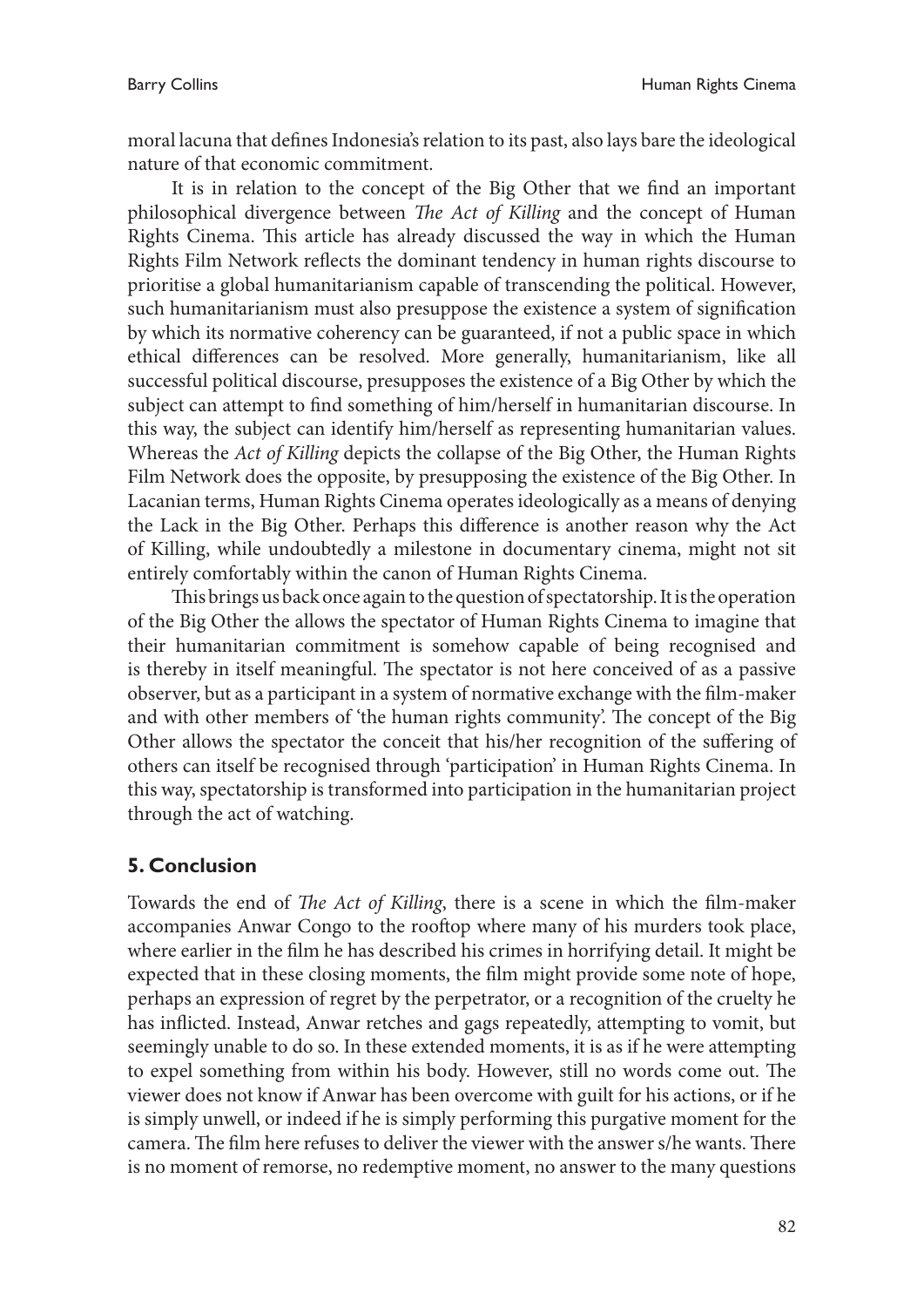the film has opened. Instead, this is a film that can leave the viewer not just shocked, but also bewildered. While it is tempting to see this event as a bodily manifestation of remorse, or a bodily return of the horrors he has repressed, the true message of his retching is that there is no message. There are no words that can properly bring this film to a close.

The refusal of this film to provide a moment of normative closure also points to the broader critique that has been made in this article of Human Rights Cinema. It has been argued that Human Rights Cinema tends to make broad assumptions about the nature of truth and its relation to fiction; assumptions that are not borne out by an analysis of the documentary and feature film genres. The humanitarian impulse that drives the Human Rights Cinema movement, while capable of concealing the inconsistency of such assumptions, also tends to negate more radical or emancipatory interpretations of human rights. The idea that 'truthfulness' can provide a satisfactory normative basis for Human Rights Cinema is also problematic, as it presupposes a necessary correlation between intentionality and signification. This article has also insisted upon a more critical approach to the question of spectatorship in Human Rights Cinema, drawing attention to the illusion that Human Rights Cinema spectatorship is an ethical act in itself, a form of passive activism with no negative consequences for the spectator. The concept of Human Rights Cinema presupposes the un-lacking omniscience of Human Rights discourse *qua* Big Other. However, its ready embrace of a humanitarian logic risks stripping human rights discourse of its potential for social change, rendering it an empty hulk of good intentions and empty principles, rather than a means of transforming peoples' lives. The de-politicization of human rights discourse makes it less able to provide an ideological resistance to the ethical wilderness that underpins the onward march of global capitalism; a consequence laid bare by *The Act of Killing*.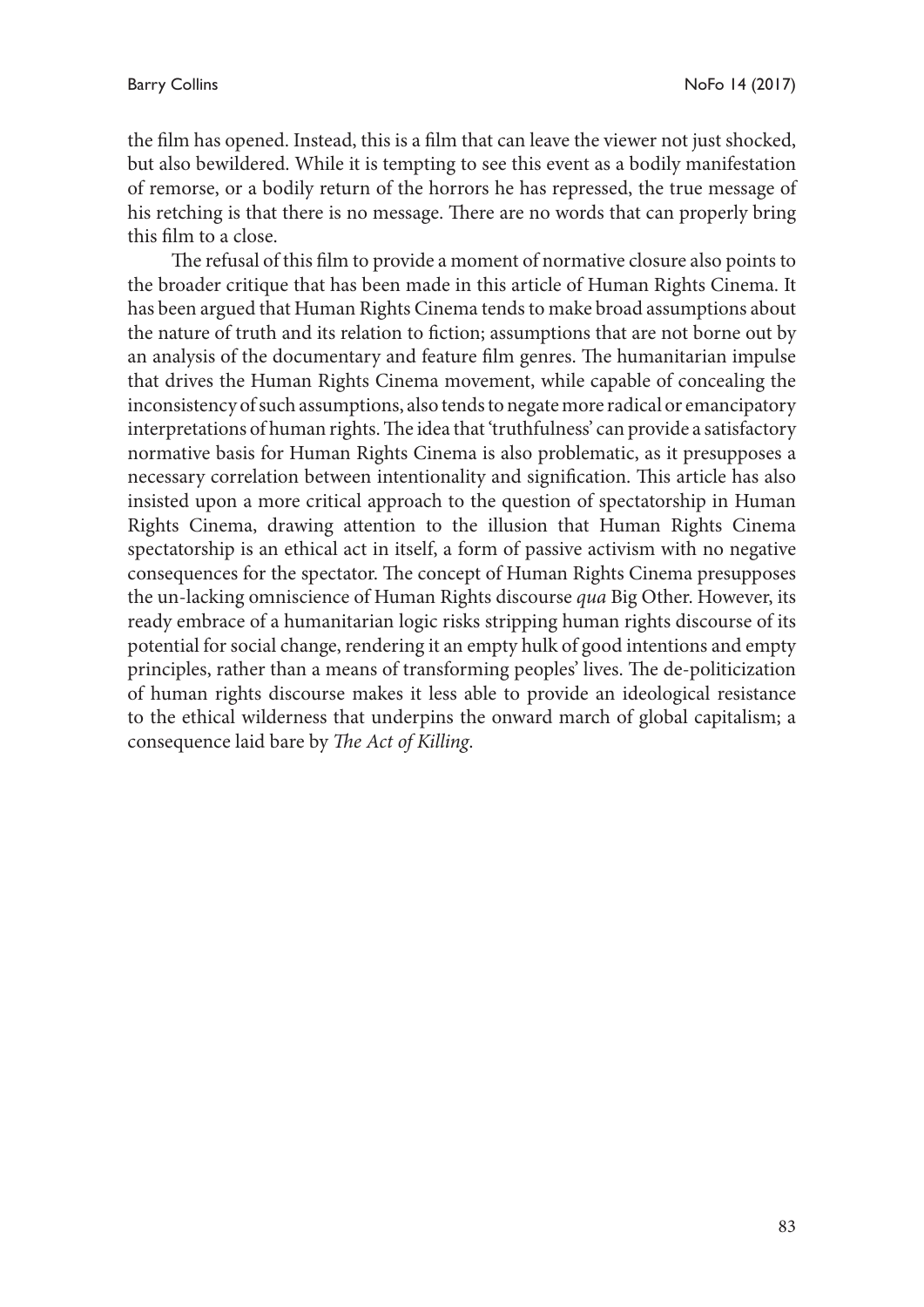## **Bibliography**

*The Act of Killing.* Dir. Joshua Oppenheimer. Det Danske Filminstitut, Dogwoof Pictures 2012.

Anderson, Benedict: *Violence and the State in Suharto's Indonesia.* Cornell University Press, Ithaca 2000.

*The Battle of the Somme.* Dir. Geoffrey Malins and John McDowell. British Topical Committee for War Films 1916.

Beckett, Samuel: *Happy Days.* Faber and Faber, London 1961.

*The Big Parade*. Dir. King Vidor. Metro-Goldwyn-Mayer 1925.

Bradshaw, Nick: 'Build my gallows high: Joshua Oppenheimer on The Act of Killing'. Sight and Sound 2013. Available on < http://www.bfi.org.uk/news-opinion/sight-soundmagazine/interviews/build-my-gallows-high-joshua-oppenheimer-act-killing>

Brown, Wendy: '"The Most we can Hope for": Human Rights and the Politics of Fatalism'. In Aakash Singh Rathore & Alex Cistelecan (eds): *Wronging Rights? Philosophical Challenges for Human Rights.* Routledge, Abingdon and New Delhi 2011, 132–149.

Bronkhorst, Daan: *Human Rights Film Network. Reflections on its History, Principles and Practices*. Amnesty International Film Festival 2003. Available on <https://is.muni. cz/el/1421/jaro2012/FAVKz047/um/Daan\_Bronkhorst\_Amnesty\_International\_Film\_ Festival.pdf> (visited 23 February 2017)

Campbell, Kirsten: 'Legal Memories: Sexual Assault, Memory, and International Humanitarian Law'. 28 (1) *Signs: Journal of Women in Culture and Society* (2002) 149–176.

Cribb, Robert: *Review: An act of Manipulation?* Inside Indonesia (April 20, 2013). Available on <http://www.insideindonesia.org/review-an-act-of-manipulation>

Dancyger, Ken: *The Technique of Film and Video Editing: History, Theory and Practice*. Focal Press, Oxford 2007.

Flitterman-Lewis, Sandy: 'Documenting the Ineffable: Terror and Memory in Alain Resnais's "Night and Fog"'. In Keith Grant, Barry & Jeannette Sloniowski (eds): *Documenting the Documentary: Close Readings of Documentary Film and Vide*o. Wayne University Press, Detroit 1998.

Fraser, Nick: *The Act of Killing: Don't Give an Oscar to this Snuff Movie*. The Guardian (23 February 2014). Available on <https://www.theguardian.com/commentisfree/2014/feb/ 23/act-of-killing-dont-give-oscar-snuff-movie-indonesia>

Gellately, Robert & Ben Kiernan: *The Specter of Genocide: Mass Murder in Historical Perspective.* Cambridge University Press, Cambridge 2003.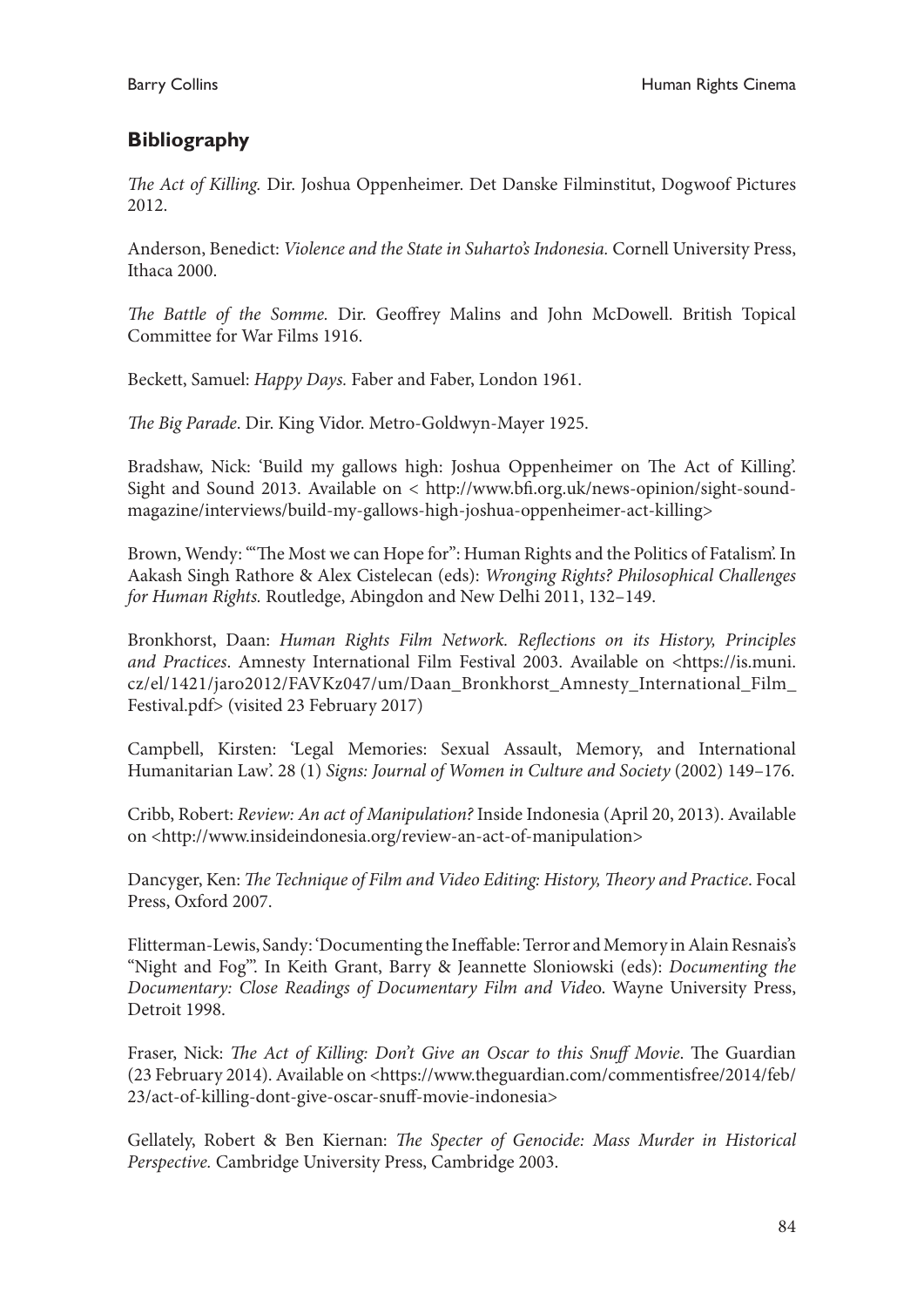*The Great Dictator.* Dir. Charlie Chaplin. United Artists 1940.

*The Green Mile.* Dir. Frank Darabont. Warner Brothers 1999.

*Hotel Rwanda.* Dir. Terry George. United Artists, Lionsgate 2004.

*J'accuse*. Dir. Abel Gance. United Artists, Pathé Frères 1918.

*Judgement at Nuremberg.* Dir. Stanley Kramer. United Artists 1961.

Godmilow, Jill: *Killing the Documentary: An Oscar-Nominated Filmmaker Takes Issue With 'The Act of Killing'*. Indiewire (5 March 2014). Available on <http://www.indiewire. com/2014/03/killing-the-documentary-an-oscar-nominated-filmmaker-takes-issue-withthe-act-of-killing-29332/> (visited 20 May 2017).

*The Killing Fields.* Dir Roland Joffé. Warner Bros., Columbia-EMI-Warner 1984.

Govedarica, Natasa: *The Picture of Human Rights*. Unpublished Master's Degree Thesis. University of Bologna 2005.

Hogan, Colman and Marta Marín-Dòmine*:* 'Introduction: The "Act of Killing" and its Controversy'. In Milo Sweedler: *The Dialectic of Truth and Fiction in Joshua Oppenheimer's 'The Act of Killing'*. Wilfred Laurier University Press, Waterloo 2014, 6-12.

Human Rights Film Network: *Charter: Statement of Principles and Practices*. Available on <http://www.humanrightsfilmnetwork.org/content/charter> (visited 20 May 2017)

Human Rights Watch: *Human Rights Watch Film Festival*. Available on <https://ff.hrw.org> (visited 20 May 2017)

International Monetary Fund: *Indonesia: Resilient Economy Can Benefit from Stronger Reforms*. (3 February 2017). Available on <https://www.imf.org/en/News/Articles/2017/02/03/ NA020317-Indonesia-Resilient-Economy-Can-Benefit-from-Stronger-Reforms> (visited 20 May 2017)

Lee-Wright, Peter: *The Documentary Handbook*. Routledge, London 2010.

Loshitsky, Yosefa: 'Fantastic Realism. Schindler's List as Docudrama'. In Alan Rosenthal (ed): *Why Docudrama? Fact-fiction on Film and TV.* Southern Illinois University Press, Carbondale & Edwardsville 1999, 357–369.

Mamber, Steven: *Cinema Verite in America: Studies in Uncontrolled Documentary*. The MIT Press, Cambridge 1974.

Mandel, Ernest: *Late Capitalism*. Humanities Press, London 1975.

*Night and Fog*. Dir. Alain Resnais. Argos Films 1956.